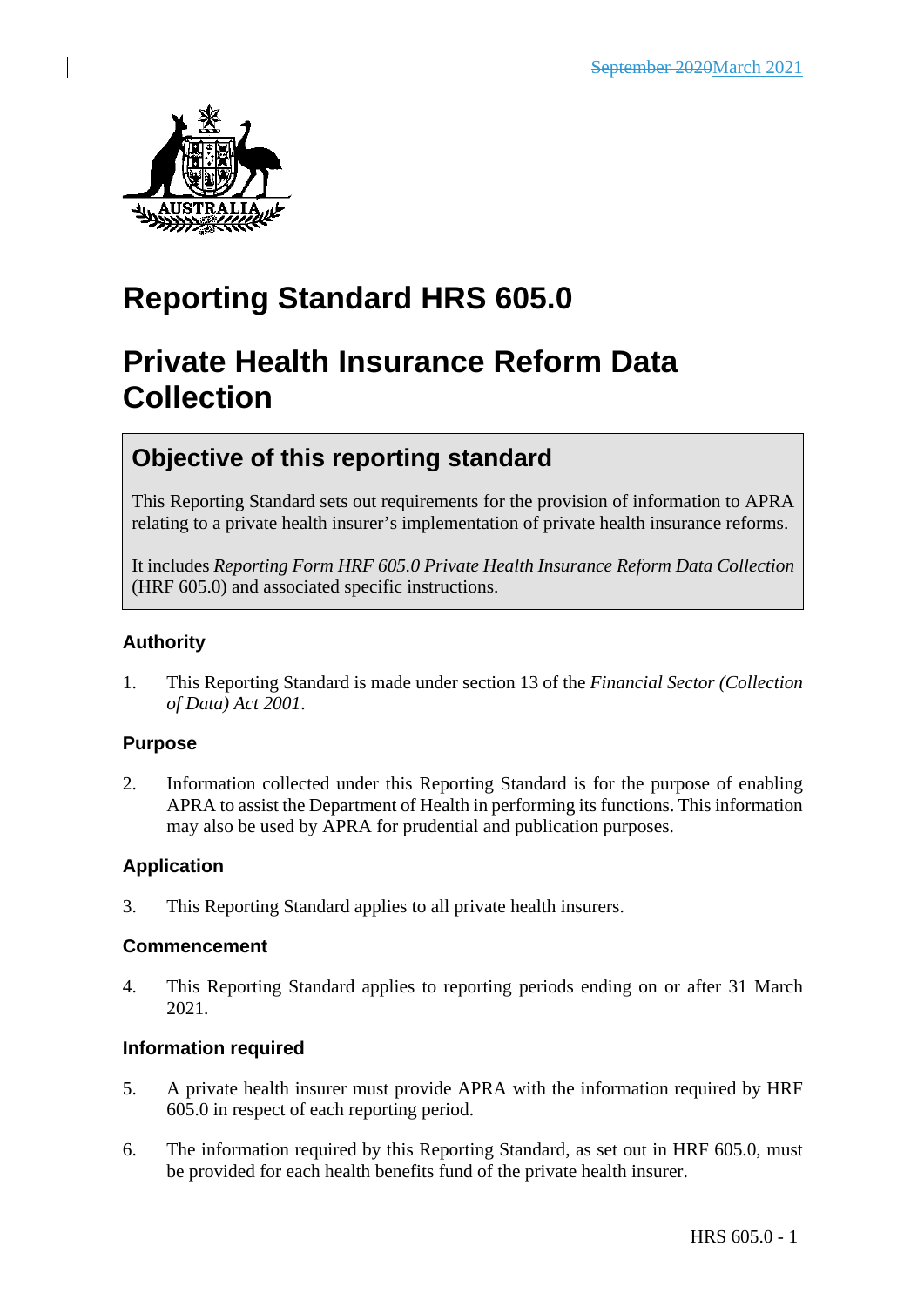#### **Form and method of submission**

7. The information required by this Reporting Standard must be given to APRA in an electronic method (i.e. a web-based solution) available on APRA's website, or by a method notified by APRA, in writing, prior to submission.

#### **Reporting periods and due dates**

- 8. Subject to paragraph 10 of this Reporting Standard, a private health insurer to which this Reporting Standard applies must provide the information required by this Reporting Standard in respect of each calendar quarter (i.e. the periods ending 30 September, 31 December, 31 March and 30 June).
- 9. Subject to paragraph 11 of this Reporting Standard, the information required by this Reporting Standard must be provided to APRA within 28 calendar days after the end of the reporting period to which the information relates.
- 10. APRA may change the reporting periods, or specified reporting periods, for a particular private health insurer, to require it to provide the information required by this Reporting Standard more frequently, or less frequently, having regard to:
	- (a) the particular circumstances of the private health insurer;
	- (b) the extent to which the information is required for the purposes of prudential supervision of the private health insurer; and
	- (c) the requirements of the Department of Health.
- 11. APRA may, in writing, grant a private health insurer an extension of a due date in which case the new due date will be the date specified in the notice of extension.

*Note:* For the avoidance of doubt, if the due date for a particular reporting period falls on a day other than a usual business day, a private health insurer is nonetheless required to submit the information required no later than the due date.

#### **Quality control**

- 12. All information provided by a private health insurer under this Reporting Standard must be the product of systems, processes and controls that have been reviewed and tested by the appointed auditor of the private health insurer as set out in *Prudential Standard HPS 310 Audit and Related Matters*. Relevant standards and guidance statements issued by the Auditing and Assurance Standards Board provide information on the scope and nature of the review and testing required from external auditors. This review and testing must be done on an annual basis or more frequently if necessary to enable the external auditor to form an opinion on the accuracy and reliability of the information provided by a private health insurer under this Reporting Standard.
- 13. All information provided by a private health insurer under this Reporting Standard must be subject to systems, processes and controls developed by the private health insurer for the internal review and authorisation of that information. These systems, processes and controls are to assure the completeness and reliability of the information provided.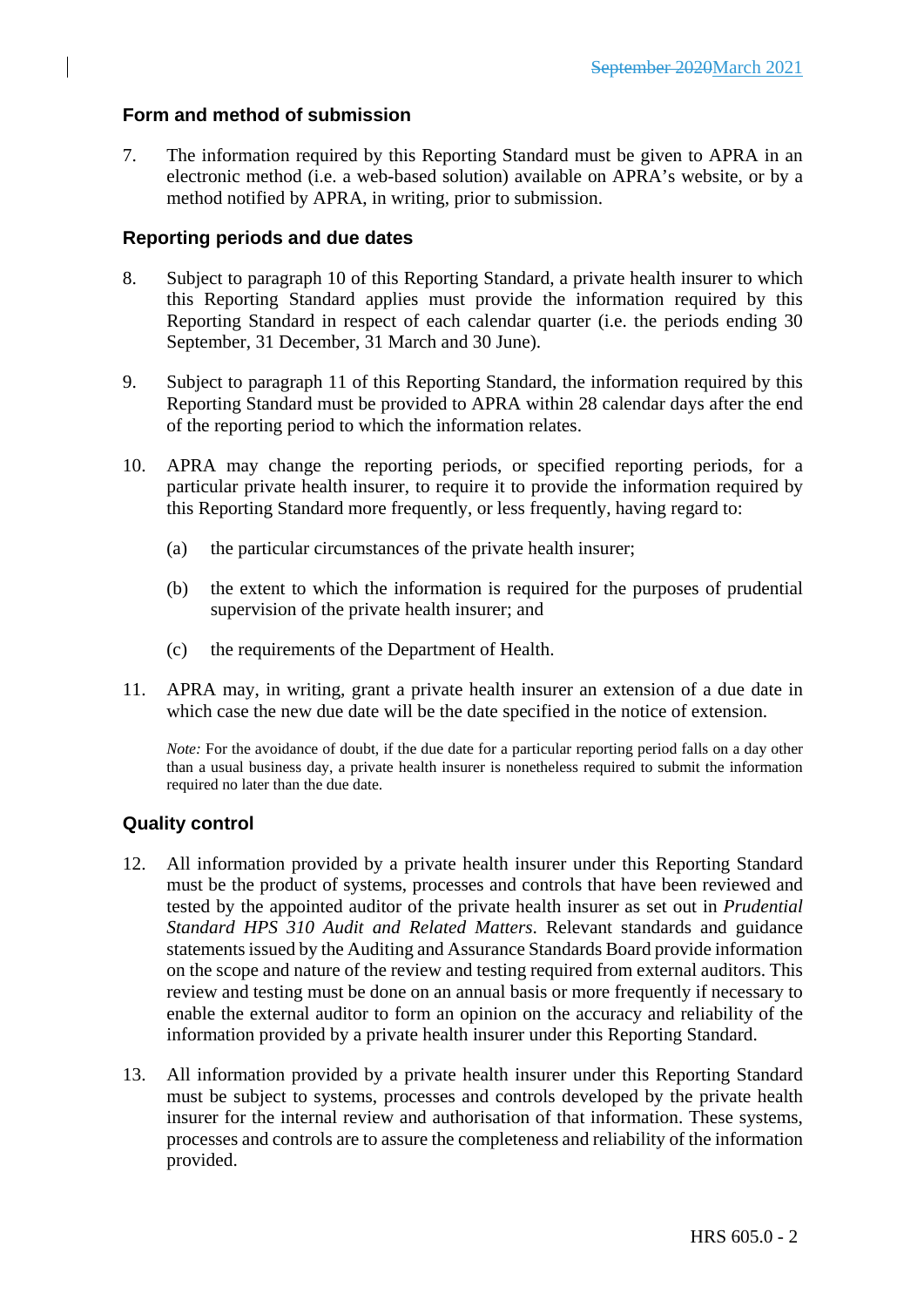#### **Authorisation**

14. A person who submits the information required under this Reporting Standard must be authorised, in writing, by an officer of the private health insurer.

#### **Minor alterations to forms and instructions**

- 15. APRA may make minor variations to:
	- (a) a form that is part of this Reporting Standard, and the instructions to such a form, to correct technical, programming or logical errors, inconsistencies or anomalies; or
	- (b) the instructions to a form, to clarify the application to the form,

without changing any substantive requirement in the form or instructions.

16. If APRA makes such a variation, it must notify each private health insurer that is required to report under this Reporting Standard.

#### **Interpretation**

17. In this Reporting Standard:

*APRA* means the Australian Prudential Regulation Authority established under the *Australian Prudential Regulation Authority Act 1998.*

*due date* means the relevant due date under paragraph 9 or, if applicable, the date on a notice of extension given under paragraph 11 of this Reporting Standard.

*officer* has the meaning in the *Private Health Insurance (Prudential Supervision) Act 2015.*

*private health insurer* has the meaning in the *Private Health Insurance (Prudential Supervision) Act 2015*.

*reporting period* means a period mentioned in paragraph 8 or, if applicable, a period specified under paragraph 10 of this Reporting Standard.

- 18. Unless the contrary intention appears, a reference to an Act, Prudential Standard or Reporting Standard is a reference to the instrument as in force or existing from time to time.
- 19. Where this Reporting Standard provides for APRA to exercise a power or discretion, this power or discretion is to be exercised in writing.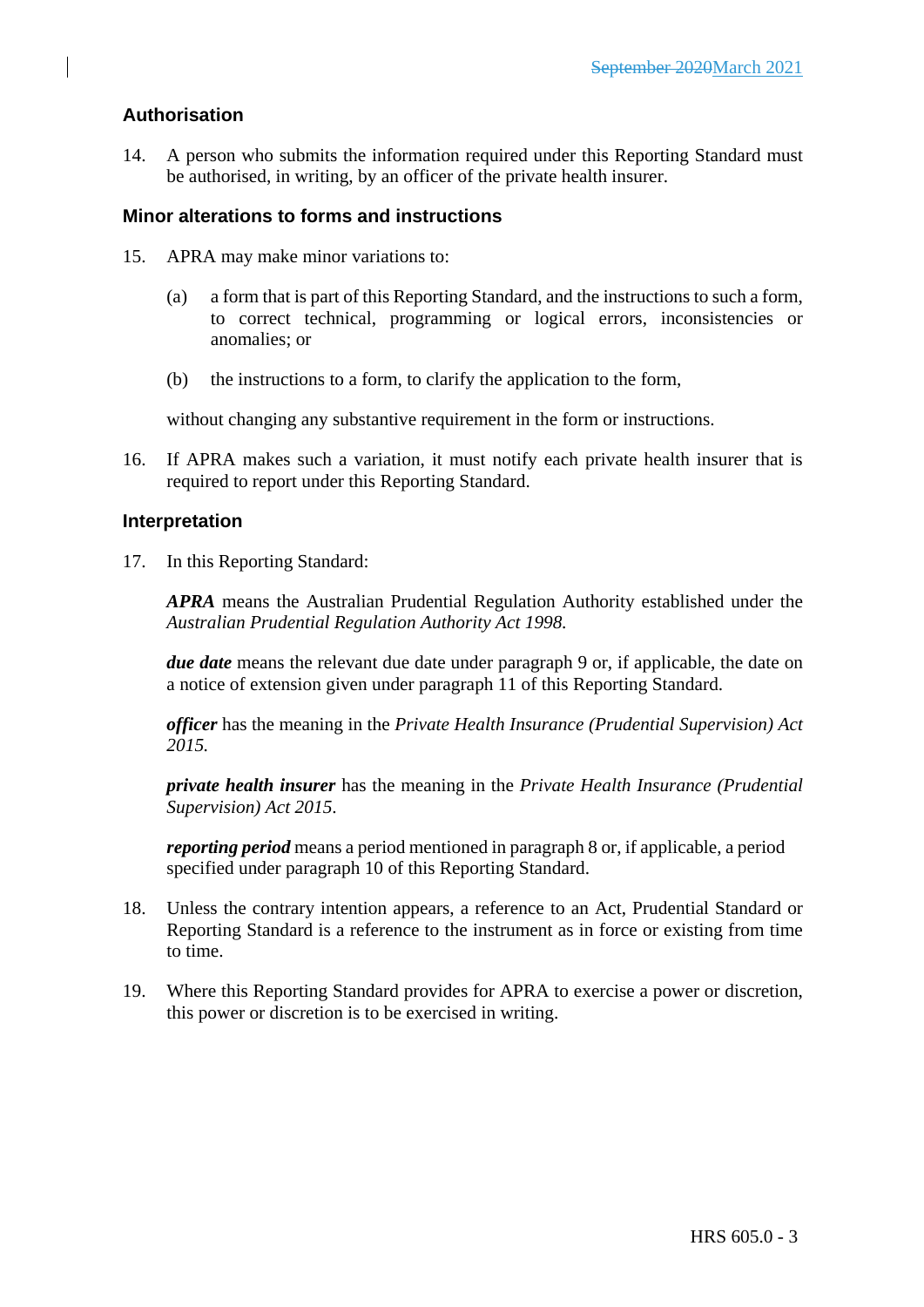# **HRF\_605\_0: Private Health Insurance Reform Data Collection**

#### **1. Movements of insured persons**

| <b>Persons</b><br><b>Movement</b><br>Count<br>(1) | Sex<br>(2)                              | Age<br>(3) | <b>Policy Or Person Movement</b><br><b>Reason Type</b><br>(4) | <b>Private</b><br>Hospital<br><b>Insurance</b><br><b>Product</b><br><b>Tier Type</b><br>(5) | <b>Policy Treatment Type</b><br>(6)     | Geography<br>(7) | <b>Psychiatric Care Waiting</b><br><b>Period Exemption Type</b><br>(8) |
|---------------------------------------------------|-----------------------------------------|------------|---------------------------------------------------------------|---------------------------------------------------------------------------------------------|-----------------------------------------|------------------|------------------------------------------------------------------------|
|                                                   | Female                                  |            | Discontinued                                                  | Basic                                                                                       | <b>General Treatment Only</b>           | <b>NSW</b>       | Used                                                                   |
|                                                   | Male                                    |            | New                                                           | <b>Bronze</b>                                                                               | Hospital And General Treatment Combined | <b>VIC</b>       | Not Used                                                               |
|                                                   | Other                                   |            | <b>Transfer From Another Fund</b>                             | Silver                                                                                      | <b>Hospital Treatment Only</b>          | <b>QLD</b>       | Not Applicable                                                         |
|                                                   | Not Stated Or<br>Inadequately Described |            | <b>Transfer From Another Policy</b>                           | Gold                                                                                        |                                         | <b>SA</b><br>.   |                                                                        |
|                                                   |                                         |            | <b>Transfer From Another State</b>                            | <b>Not</b><br>Applicable                                                                    |                                         | WA               |                                                                        |
|                                                   |                                         |            | <b>Transfer To Another Policy</b>                             |                                                                                             |                                         | <b>TAS</b>       |                                                                        |
|                                                   |                                         |            | <b>Transfer To Another State</b>                              |                                                                                             |                                         | <b>ACT</b><br>.  |                                                                        |
|                                                   |                                         |            |                                                               |                                                                                             |                                         | <b>NT</b>        |                                                                        |

#### **2. Insured Persons**

| <b>Insured</b><br><b>Person</b><br>Count<br>(1) | <b>Sex</b><br>(2)                       | Age<br>(3) | <b>Private</b><br>Hospital<br><b>Insurance</b><br><b>Product Tier</b><br>Type<br>(4) | <b>Policy Cover Type</b><br>(5) | <b>Policy Treatment Type</b><br>(6)               | <b>Excess Amount</b><br>(7) | Age<br><b>Based</b><br><b>Discount</b><br><b>Percent</b><br>(8) | Geography<br>(9) | <b>Psychiatric Care W</b><br><b>Period Exemption</b><br>(10) |
|-------------------------------------------------|-----------------------------------------|------------|--------------------------------------------------------------------------------------|---------------------------------|---------------------------------------------------|-----------------------------|-----------------------------------------------------------------|------------------|--------------------------------------------------------------|
|                                                 | Female                                  |            | Basic                                                                                | Single                          | <b>General Treatment Only</b>                     |                             | 2%                                                              | <b>NSW</b>       | Used                                                         |
|                                                 | Male                                    |            | Bronze                                                                               | Family                          | <b>Hospital And General Treatment</b><br>Combined |                             | 4%                                                              | <b>VIC</b>       | Not Used                                                     |
|                                                 | Other                                   |            | Silver                                                                               | Single Parent                   | <b>Hospital Treatment Only</b>                    |                             | 6%                                                              | QLD              | Not Applicable                                               |
|                                                 | Not Stated Or Inadequately<br>Described |            | Gold                                                                                 | Couple                          |                                                   |                             | 8%                                                              | <b>SA</b>        |                                                              |
|                                                 |                                         |            | Not.<br>Applicable                                                                   | Two Plus Persons No Adults      |                                                   |                             | 10%                                                             | <b>WA</b>        |                                                              |
|                                                 |                                         |            |                                                                                      | Three Plus Adults               |                                                   |                             | <b>Not</b><br>Applicable                                        | <b>TAS</b>       |                                                              |
|                                                 |                                         |            |                                                                                      |                                 |                                                   |                             |                                                                 | <b>ACT</b>       |                                                              |

#### **December** March 20202021

| e Waiting<br>ion Type |
|-----------------------|
|                       |
| ٠d                    |

raphy **Psychiatric Care Waiting Period Exemption Type** C<sub>Not Used</sub>  $\overline{S}$  $T<sub>c</sub>$  $NT$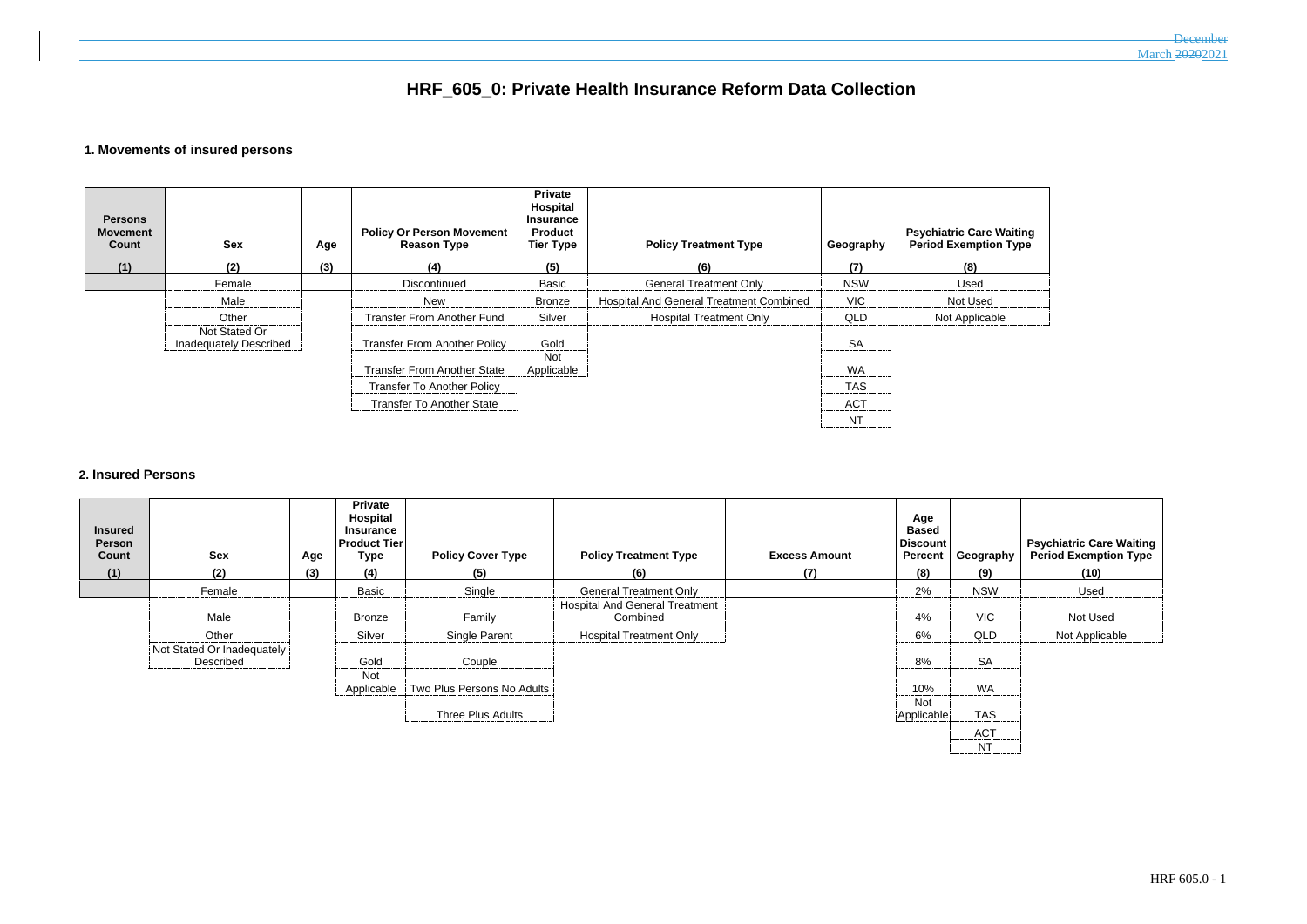## **3. Policies**

| <b>Policy Count</b><br>(1) | <b>Private Hospital Insurance</b><br><b>Product Tier Type</b><br>(2) | <b>Policy Cover Type</b><br>(3) | <b>Policy Treatment Type</b><br>(4)                                                   | <b>Excess</b><br>Amount<br>(5) | Geography<br>(6) |
|----------------------------|----------------------------------------------------------------------|---------------------------------|---------------------------------------------------------------------------------------|--------------------------------|------------------|
|                            | Basic                                                                | Single                          | <b>General Treatment Only</b>                                                         |                                | <b>NSW</b>       |
|                            | <b>Bronze</b>                                                        | Family                          | <b>Hospital And General</b><br><b>Treatment Combined</b><br><b>Hospital Treatment</b> |                                | <b>VIC</b>       |
|                            | Silver                                                               | Single Parent                   | Only                                                                                  |                                | <b>QLD</b>       |
|                            | Gold                                                                 | Couple                          |                                                                                       |                                | <b>SA</b>        |
|                            | Not Applicable                                                       | Two Plus Persons No Adults      |                                                                                       |                                | <b>WA</b>        |
|                            |                                                                      | <b>Three Plus Adults</b>        |                                                                                       |                                | <b>TAS</b>       |
|                            |                                                                      |                                 |                                                                                       |                                | <b>ACT</b>       |
|                            |                                                                      |                                 |                                                                                       |                                | <b>NT</b>        |

# **4. Hospital services, benefits, fees charged, treatment days and episodes**

| <b>Services</b><br>Count | Benefits<br>Paid | <b>Fees</b><br><b>Charged</b><br>Amount Amount | Treatment<br><b>Days</b><br><b>Count</b> | Episode<br>Count | Age | <b>Hospital and</b><br><b>Hospital Substitute</b><br><b>Treatment Type</b> | <b>Psychiatric</b><br>Care<br>Indicator | Geography      | <b>Admission Type</b>       | <b>Hospital Type</b>   | <b>Private Hospital</b><br><b>Type</b> | Length Of<br><b>Treatment Type</b> | <b>Psychiatric Care</b><br><b>Waiting Period</b><br><b>Exemption Type</b> |
|--------------------------|------------------|------------------------------------------------|------------------------------------------|------------------|-----|----------------------------------------------------------------------------|-----------------------------------------|----------------|-----------------------------|------------------------|----------------------------------------|------------------------------------|---------------------------------------------------------------------------|
| (1)                      | (2)              | (3)                                            | (4)                                      | (5)              | (6) | (7)                                                                        | (8)                                     | (9)            | (10)                        | (11)                   | (12)                                   | (13)                               | (14)                                                                      |
|                          |                  |                                                |                                          |                  |     | <b>Medical Services</b>                                                    | Yes                                     | <b>NSW</b>     | <b>First Admission</b>      | <b>Public Hospital</b> | Day                                    | Overnight                          | Used                                                                      |
|                          |                  |                                                |                                          |                  |     | Other                                                                      | No                                      | <b>VIC</b>     | <b>Subsequent Admission</b> | Private Hospital       | Not Day                                | Day                                | Not Used                                                                  |
|                          |                  |                                                |                                          |                  |     | Prosthetics                                                                |                                         | QLD            | Not Applicable              | Hospital<br>Substitute | Not Applicable                         | Not Applicable                     | Not Applicable                                                            |
|                          |                  |                                                |                                          |                  |     | Hospital Cover Travel<br>And Accommodation                                 |                                         | <b>SA</b>      |                             | Not Hospital           |                                        |                                    |                                                                           |
|                          |                  |                                                |                                          |                  |     | Not Applicable                                                             |                                         | <b>WA</b>      |                             |                        |                                        |                                    |                                                                           |
|                          |                  |                                                |                                          |                  |     |                                                                            |                                         | <b>TAS</b>     |                             |                        |                                        |                                    |                                                                           |
|                          |                  |                                                |                                          |                  |     |                                                                            |                                         | <b>ACT</b><br> |                             |                        |                                        |                                    |                                                                           |
|                          |                  |                                                |                                          |                  |     |                                                                            |                                         | <b>NT</b>      |                             |                        |                                        |                                    |                                                                           |

| <b>December</b> |
|-----------------|
|                 |
| March 20202021  |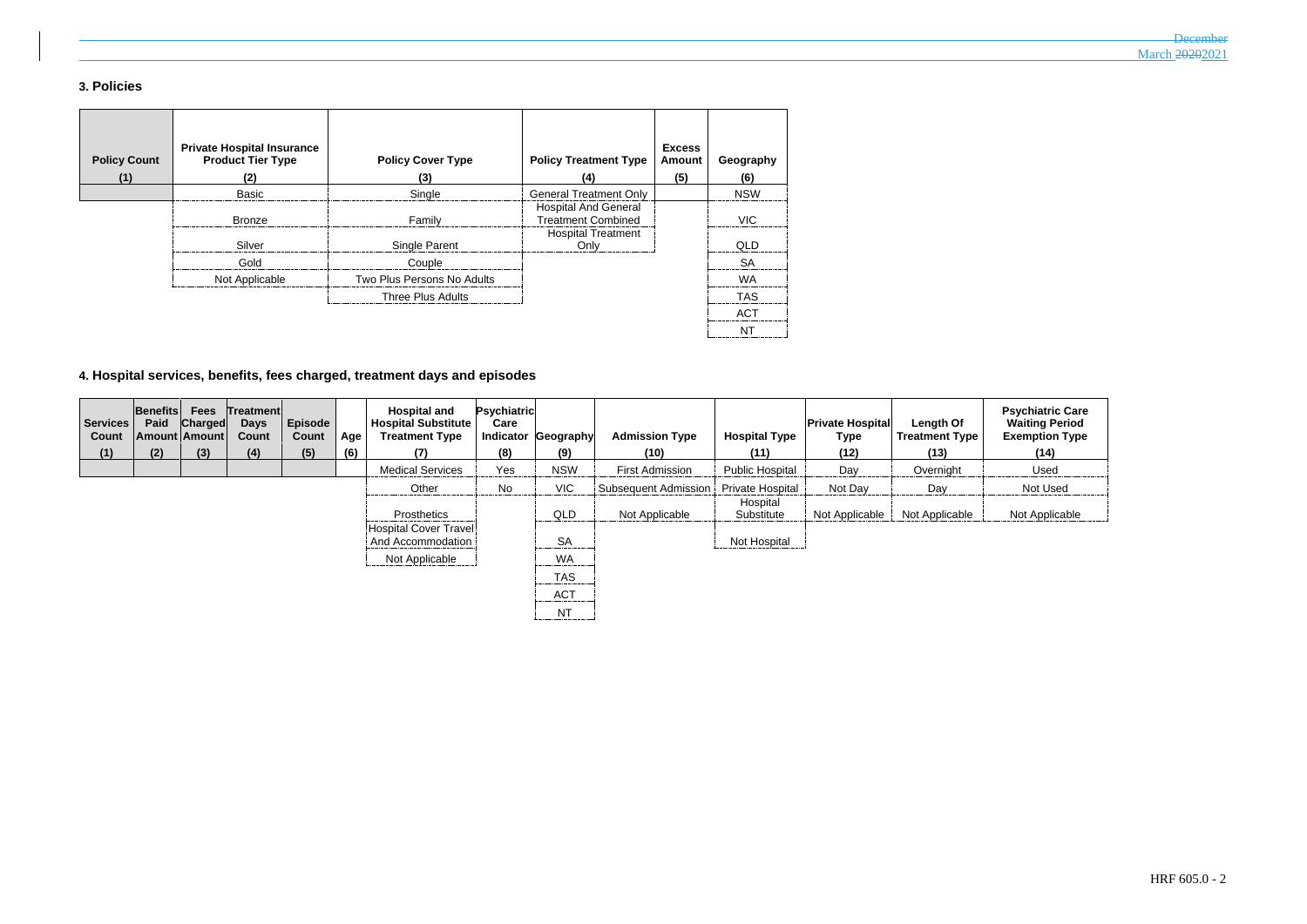# **Reporting Form HRF 605.0**

# **Private Health Insurance Reform Data Collection**

# **Instruction Guide**

This instruction guide is designed to assist in the completion of *Reporting Form HRF 605.0 Private Health Insurance Reform Data Collection* (HRF 605.0). This form collects information on a private health insurer's (PHI's) implementation of the Government's private health insurance reforms announced in October 2017.

# **General directions and notes**

## **Reporting entity**

HRF 605.0 must be completed by all PHIs for each health benefits fund of the PHI.

## **Reporting period**

This form is to be completed in respect of each calendar quarter (i.e. the periods ending 30 September, 31 December, 31 March and 30 June).

### **Unit of measurement**

This form must be completed in whole Australian dollars (no decimal place).

### **Definitions**

Terms highlighted in *bold italics* indicate that the definition is provided in these instructions.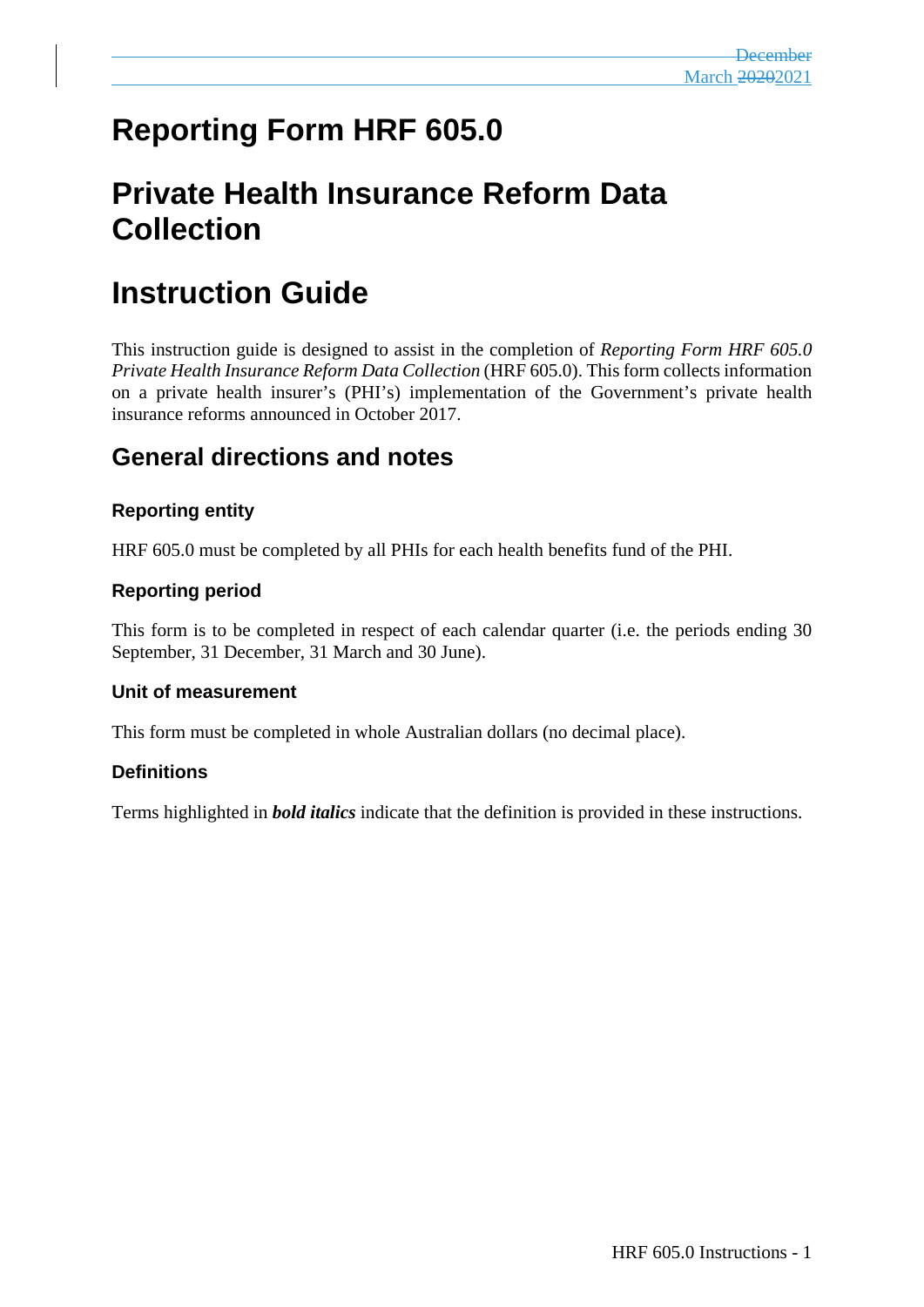| Age                                                                               | Means the age of the insured person at the date of treatment, or where no<br>treatment is provided, the age of the person at the end of the <i>reporting</i><br>period.                                                                                                                                                                                                                                                                                                                                                                                                                                                                                                                                                                                                                                                                                                                                                                                                                                                                                                                                                                                                                                                                                                                   |
|-----------------------------------------------------------------------------------|-------------------------------------------------------------------------------------------------------------------------------------------------------------------------------------------------------------------------------------------------------------------------------------------------------------------------------------------------------------------------------------------------------------------------------------------------------------------------------------------------------------------------------------------------------------------------------------------------------------------------------------------------------------------------------------------------------------------------------------------------------------------------------------------------------------------------------------------------------------------------------------------------------------------------------------------------------------------------------------------------------------------------------------------------------------------------------------------------------------------------------------------------------------------------------------------------------------------------------------------------------------------------------------------|
|                                                                                   | Where an insured person changes age during an episode:<br>a) the episode is to be reported in the age that the episode was<br>finalised;<br>b) the days and benefits are to be reported for the age in which they<br>were incurred (e.g. a 20 day episode with an accommodation cost<br>of \$200 per day, where the insured person turned 50 on day 4, is<br>reported as: 1 episode under 50-54, 3 days under 45-49 and 17<br>days under 50-54, \$600 under 45-49 and \$3,400 under 50-54)<br>Note: apportionment of benefits by the number of days in each<br>age only relates to the case where the treatment covers more than<br>one age, for example an invoice is received for accommodation<br>for a period where the person had a number of days in one age<br>group and a number of days in another age group. In the case<br>where individual treatments are paid during a single episode<br>where the person moves from one age group to another the<br>benefits paid for those treatments should be reported against the<br>age of the person as at the date of the treatment. Do not sum all<br>benefits paid over an episode spanning two age groups and then<br>apportion them over the age groups; and<br>c) services are reported under the age at the date of treatment. |
| <b>Age Based</b><br><b>Discount</b><br>Percentages                                | Means the age based discount percentage applicable.<br>If an age based discount of 2% applies, report 2%.<br>If an age based discount of 4% applies, report 4%.<br>If an age based discount of 6% applies, report $6\%$ .<br>If an age based discount of 8% applies, report 8%.<br>• If an age based discount of 10% applies, report 10%.<br>If an age based discount does not apply, report <i>Not Applicable</i> .                                                                                                                                                                                                                                                                                                                                                                                                                                                                                                                                                                                                                                                                                                                                                                                                                                                                      |
| <b>Basic</b> (private<br>hospital insurance<br><i>product tier type)</i>          | Means a health insurance policy (policy) that:<br>a) covers <i>hospital treatment</i> ;<br>b) covers at least the treatments in all of the clinical categories<br>indicated for a basic policy in Schedule 4 of the Private Health<br>Insurance (Complying Product) Rules 2015; and<br>c) is not a <b>Gold</b> , <b>Silver</b> , or <b>Bronze</b> policy.                                                                                                                                                                                                                                                                                                                                                                                                                                                                                                                                                                                                                                                                                                                                                                                                                                                                                                                                 |
| <b>Bronze</b> ( <i>private</i><br>hospital insurance<br><i>product tier type)</i> | Means a policy that:<br>a) covers <i>hospital treatment</i> ;<br>covers at least the treatments in all of the clinical categories<br>b)<br>indicated for a bronze policy in Schedule 4 of the Private Health<br><i>Insurance (Complying Product) Rules 2015; and</i><br>c) is not a <b>Gold</b> or <b>Silver</b> policy.                                                                                                                                                                                                                                                                                                                                                                                                                                                                                                                                                                                                                                                                                                                                                                                                                                                                                                                                                                  |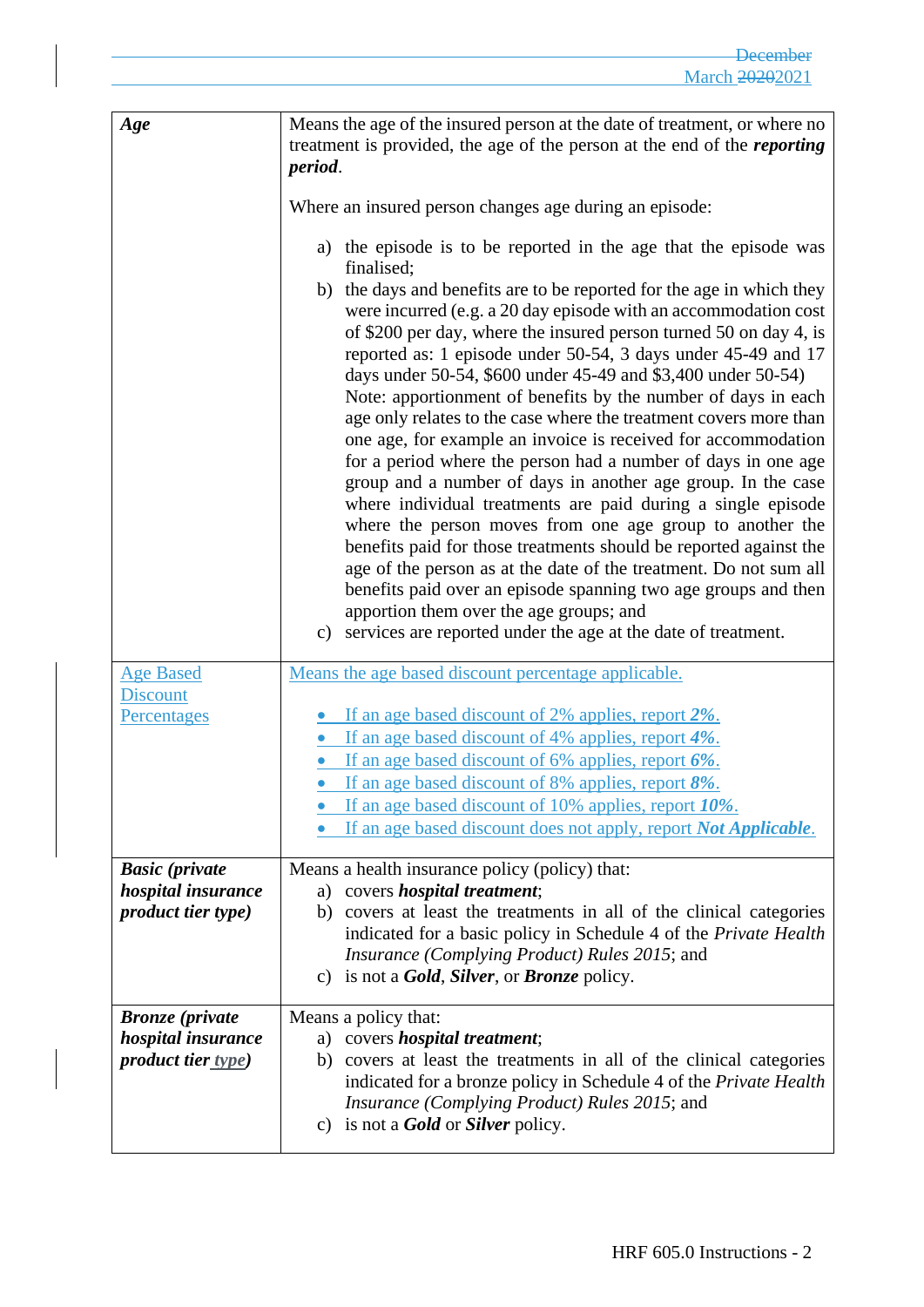| Couple (policy<br>cover type)                         | Means a policy under which two adults are insured (and no-one else).                                                                                                                                                                                                                                                                                                                                                                                                                                                                                         |
|-------------------------------------------------------|--------------------------------------------------------------------------------------------------------------------------------------------------------------------------------------------------------------------------------------------------------------------------------------------------------------------------------------------------------------------------------------------------------------------------------------------------------------------------------------------------------------------------------------------------------------|
| Day (length of<br>treatment type)                     | Means the treatment is one day only.                                                                                                                                                                                                                                                                                                                                                                                                                                                                                                                         |
| Day (private<br>hospital type)                        | Means a private hospital that is not licensed or otherwise permitted to<br>provide treatment that includes part of an overnight stay at a hospital.                                                                                                                                                                                                                                                                                                                                                                                                          |
| <b>Discontinued</b><br>(policy or person<br>movement) | Means policies and insured persons leaving the health fund. Represents<br>the balancing item for the aggregate fund coverage from one quarter to<br>the next. This includes:<br>deaths (decrease in insured persons, not necessarily policies); and<br>suspended policies, where they are not included in the coverage<br>count for risk equalisation purposes; and<br>policies with <i>hospital and general treatment combined</i> that drop<br>hospital treatment cover or drop general treatment cover.                                                   |
| <b>Excess Amount</b>                                  | Means an amount of money a policy holder agrees to pay before private<br>health insurance benefits are payable. An excess amount may be<br>capped at a total amount for the year.                                                                                                                                                                                                                                                                                                                                                                            |
|                                                       | For taxation purposes those taxpayers who would be subject to the<br>Medicare Levy Surcharge are exempted if they have a <i>hospital</i><br><i>treatment</i> policy with an <i>excess amount</i> no greater than \$750 for a<br>policy covering a single person or an excess amount no greater than<br>\$1,500 for a policy covering more than one person.                                                                                                                                                                                                   |
|                                                       | Excess policies includes all policy holders who contribute to <i>hospital</i><br><i>treatment</i> policies under which an agreed, <i>excess</i> amount is paid by the<br>policy holder for <i>hospital treatment</i> and/or <i>general treatment</i> services,<br>reducing the benefit otherwise payable in exchange for lower premium<br>costs.                                                                                                                                                                                                             |
|                                                       | <i>Excess amount</i> (front-end deductible)<br>An excess amount is an amount of money a policy holder agrees to pay<br>for a hospital stay before health fund benefits are payable. For example,<br>if a policy has an <i>excess amount</i> of \$200, the insured person will be<br>required to pay the first \$200 of the hospital costs if they go to hospital<br>as a private patient. An excess amount could apply every time the<br>insured person goes to hospital in a year, or it may be capped at a total<br>amount that will be paid in each year. |
| <b>Family</b> (policy<br>cover type)                  | Means a policy under which three or more people are insured, only two<br>of whom are adults.                                                                                                                                                                                                                                                                                                                                                                                                                                                                 |
| Female (sex)                                          | Means persons who have female or predominantly feminine biological<br>characteristics, or female sex assigned at birth.                                                                                                                                                                                                                                                                                                                                                                                                                                      |
| <b>General Treatment</b>                              | Has the meaning given by the <i>Private Health Insurance Act 2007</i> (PHI<br>Act).                                                                                                                                                                                                                                                                                                                                                                                                                                                                          |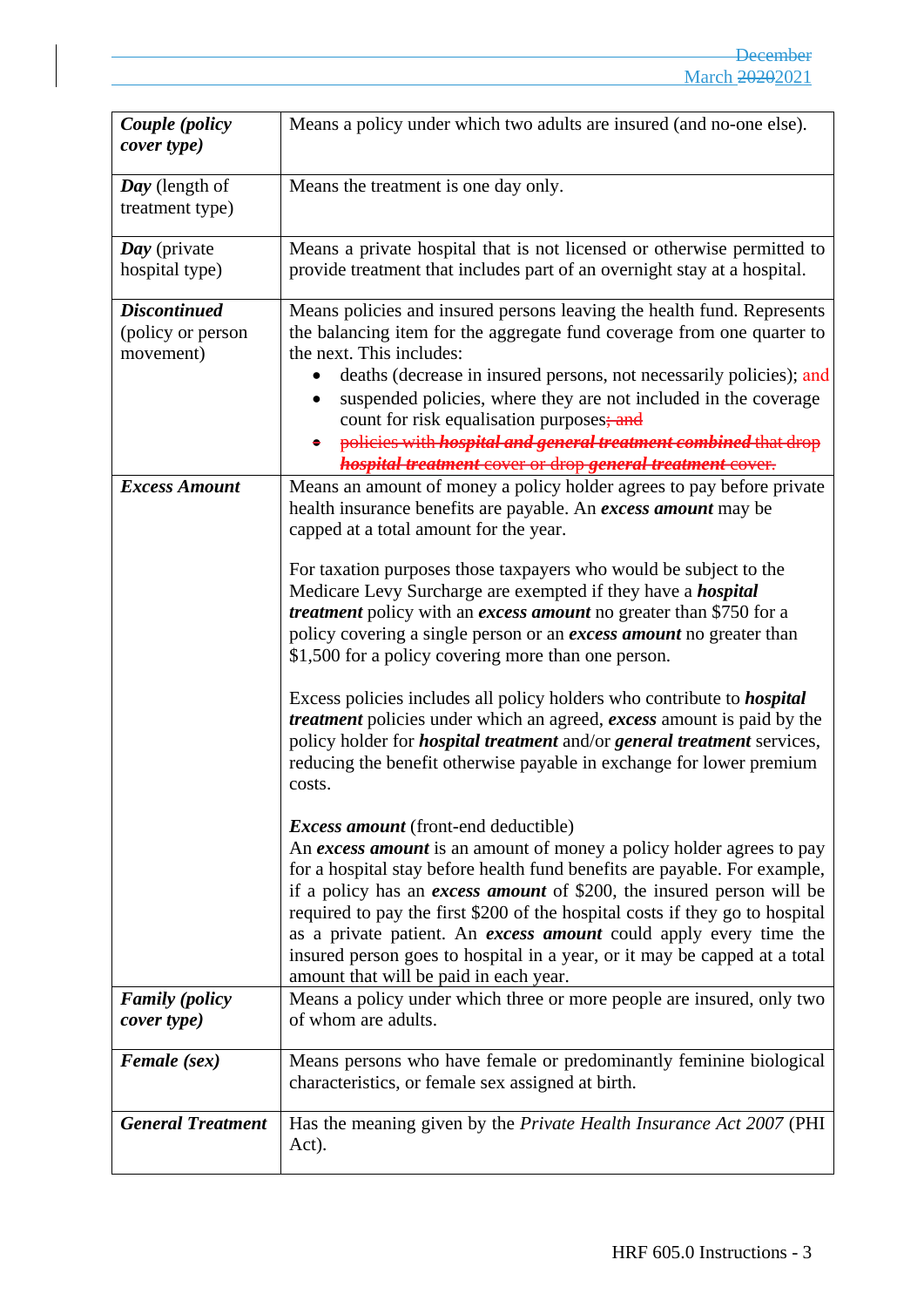| <b>General Treatment</b><br><b>Only</b> (policy<br><i>treatment type)</i>                                                     | Means a policy that does not cover <i>hospital treatment</i> or hospital-<br>substitute treatments.                                                                                                                                                                                                                                                                                                                                                                    |
|-------------------------------------------------------------------------------------------------------------------------------|------------------------------------------------------------------------------------------------------------------------------------------------------------------------------------------------------------------------------------------------------------------------------------------------------------------------------------------------------------------------------------------------------------------------------------------------------------------------|
| Gold (private<br>hospital insurance<br>product tier type)                                                                     | Means a policy that:<br>a) covers <i>hospital treatment</i> ; and<br>b) covers the treatments in all of the clinical categories indicated for<br>a gold policy in Schedule 4 of the Private Health Insurance<br>(Complying Product) Rules 2015.                                                                                                                                                                                                                        |
| <b>Hospital Cover</b><br><b>Travel And</b><br><b>Accommodation</b><br>(hospital and<br>hospital substitute<br>treatment type) | Means accommodation expenses for a parent/partner to accompany a<br>patient who is an in-patient of a public or private hospital. It is also in<br>relation to travel costs where a patient receives treatment at a hospital<br>more than a specified distance from a patient's home and in<br>circumstances where the patient chooses not to be an in-patient.<br>These benefits should be recorded against the <i>age</i> of the patient, not the<br>parent/partner. |
| <b>Hospital And</b><br><b>General Treatment</b><br><b>Combined</b> (policy<br><i>treatment type)</i>                          | Means a policy that covers <i>hospital</i> and <i>general treatments</i> .                                                                                                                                                                                                                                                                                                                                                                                             |
| <b>Hospital Treatment</b>                                                                                                     | Has the meaning given by the PHI Act.                                                                                                                                                                                                                                                                                                                                                                                                                                  |
| <b>Hospital Treatment</b><br><b>Only</b> (policy<br><i>treatment type)</i>                                                    | Means a policy that covers only <i>hospital treatments</i> .                                                                                                                                                                                                                                                                                                                                                                                                           |
| Male (sex)                                                                                                                    | Means persons who have male or predominantly masculine biological<br>characteristics, or male sex assigned at birth.                                                                                                                                                                                                                                                                                                                                                   |
| <b>Medical Services</b><br>(hospital and<br>hospital substitute<br>treatment type)                                            | Means benefits paid for <i>medical services</i> provided as part of <i>hospital</i><br><i>treatment</i> or hospital-substitute treatment if a Medicare benefit is<br>payable for the service.                                                                                                                                                                                                                                                                          |
| New (policy or<br>person movement)                                                                                            | Means the policy or insured person has joined but has not transferred<br>from another fund.                                                                                                                                                                                                                                                                                                                                                                            |
| <b>Not Applicable</b><br>(Hospital And<br><b>Hospital Substitute</b><br><b>Treatment Type)</b>                                | Means the hospital and hospital substitute treatment type does not apply.                                                                                                                                                                                                                                                                                                                                                                                              |
| <b>Not Applicable</b><br>(Length Of<br><b>Treatment Type)</b>                                                                 | Means the length of treatment type does not apply.                                                                                                                                                                                                                                                                                                                                                                                                                     |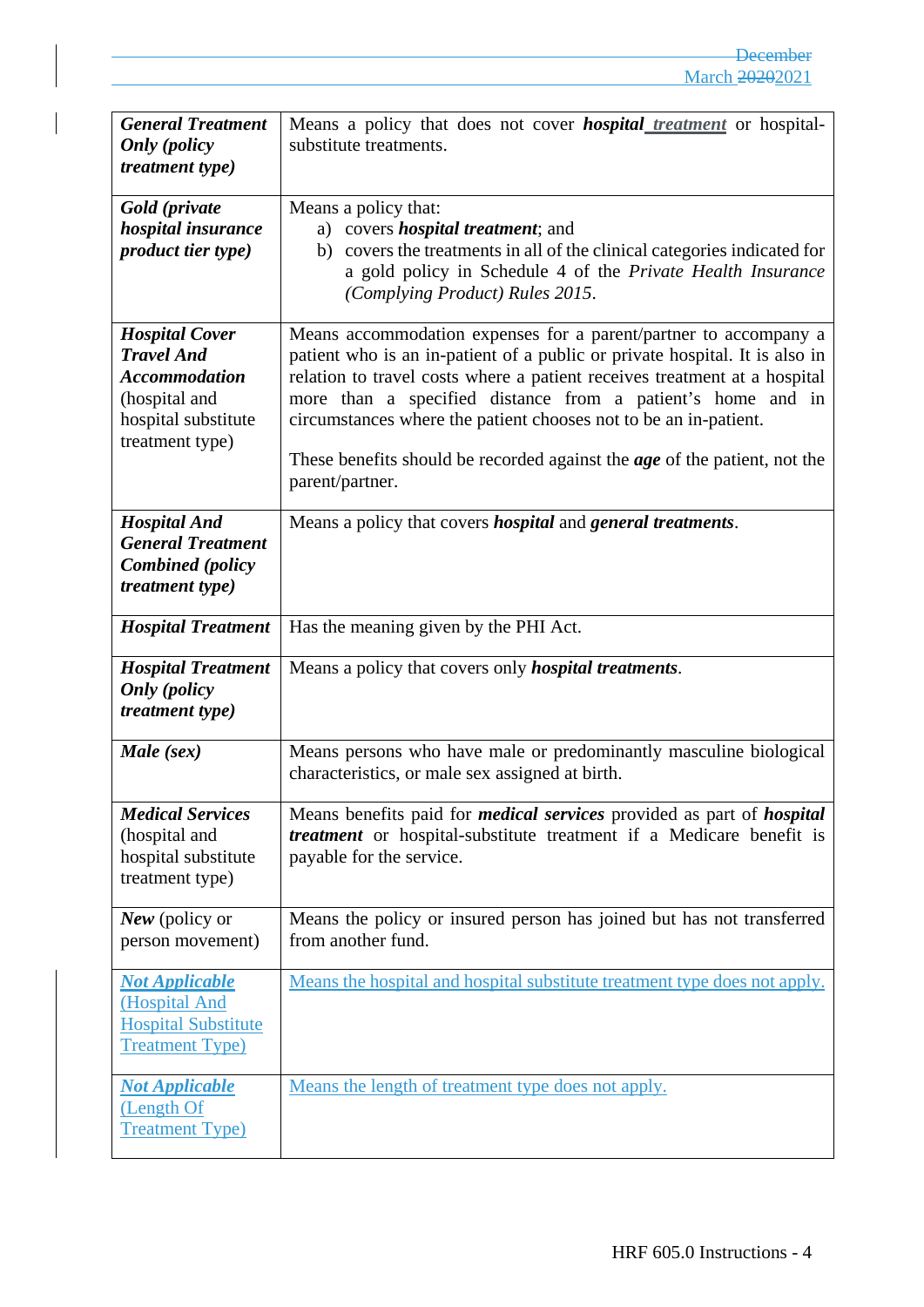| <b>Not Applicable</b><br>(private hospital)<br>type)                                  | Means a public hospital or a hospital substitute facility.                                                                                                                                                                        |
|---------------------------------------------------------------------------------------|-----------------------------------------------------------------------------------------------------------------------------------------------------------------------------------------------------------------------------------|
| <b>Not Applicable</b><br>(private hospital)<br>insurance product<br><u>tier type)</u> | Means the private hospital insurance product tier type does not apply.                                                                                                                                                            |
| <i>Not Day</i> (private<br>hospital type)                                             | Means a private hospital that is licensed or otherwise permitted to<br>provide treatment that includes part of an overnight stay at a hospital.                                                                                   |
| <b>Not Stated Or</b><br><b>Inadequately</b><br>Described (sex)                        | Means the sex of a person is not stated or is inadequately described.                                                                                                                                                             |
| <b>Persons Movement</b><br>Count                                                      | Means the count of insured persons movements.                                                                                                                                                                                     |
|                                                                                       | Includes changes in the <i>policy cover type</i> .                                                                                                                                                                                |
| Other (hospital and<br>hospital substitute<br>treatment type)                         | Means a treatment other than <i>Medical Services</i> , <i>Prosthetics</i> , or <i>Hospital</i><br>Cover-Travel And Accommodation.                                                                                                 |
| Other (sex)                                                                           | Means persons who have mixed or non-binary biological characteristics<br>(if known), or a non-binary sex assigned at birth.                                                                                                       |
| Overnight (length<br>of treatment type)                                               | Means the treatment involves more than one day.                                                                                                                                                                                   |
| <b>Persons Movement</b><br><b>Count</b>                                               | Means the count of insured persons movements.                                                                                                                                                                                     |
| <b>Policy</b>                                                                         | Includes changes in the <i>policy cover type</i> .<br>Means a health insurance policy.                                                                                                                                            |
| <b>Policy Treatment</b><br><b>Type</b>                                                | Means the type of treatment covered by a policy. The <i>policy treatment</i><br>types are:<br><b>General Treatment Only;</b><br><b>Hospital And General Treatment Combined; and</b><br><b>Hospital Treatment Only.</b>            |
| <b>Policy Cover Type</b>                                                              | Means the type and number of people covered by a policy.<br>The <i>policy cover types</i> are:<br>Single;<br>Family;<br><b>Single Parent;</b><br>Couple;<br><b>Two Plus Persons</b> , No Adults; and<br><b>Three Plus Adults.</b> |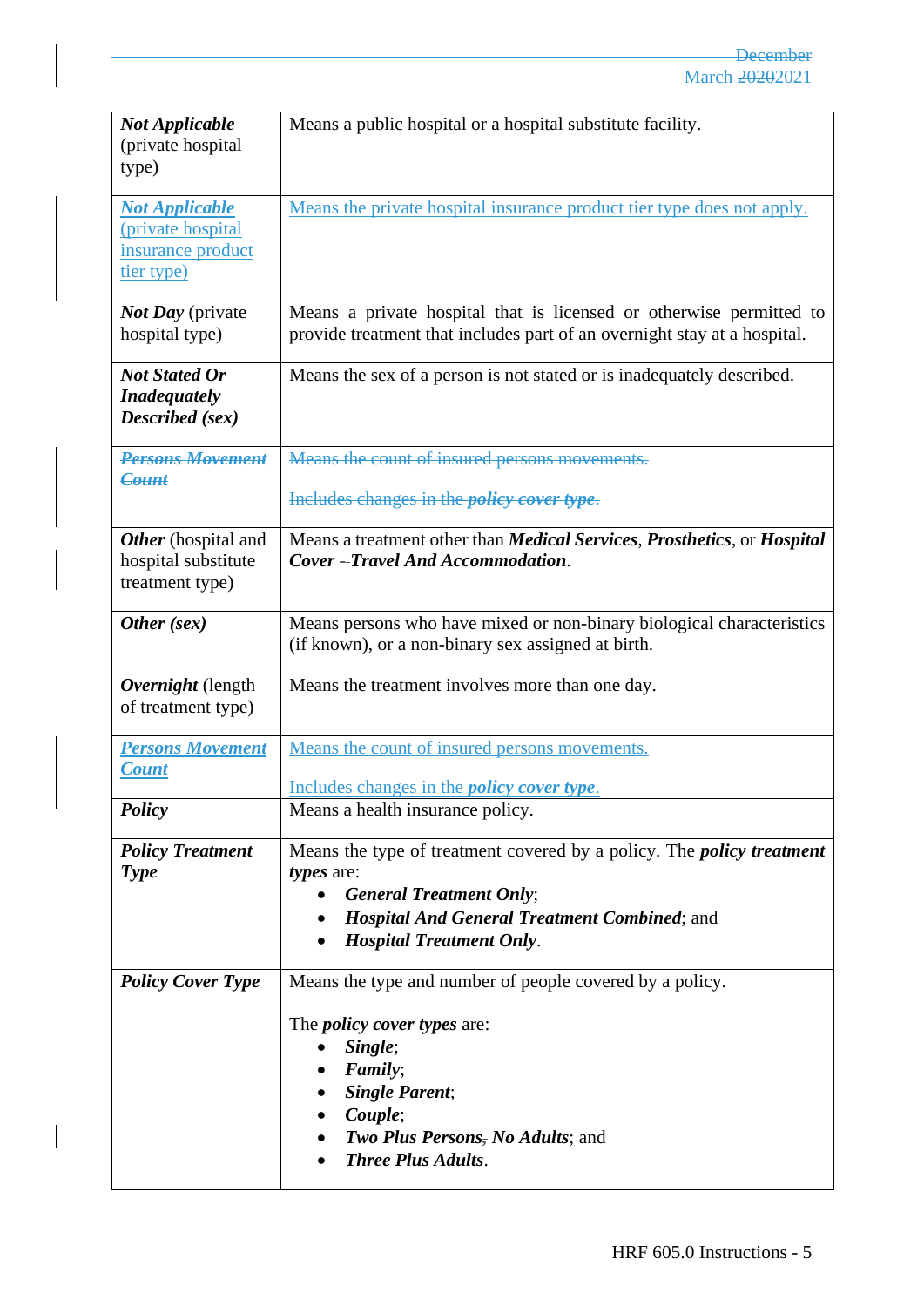| <b>Private Hospital</b><br><b>Insurance Product</b><br><b>Tier Type</b>         | Means the private hospital insurance product tiers as listed in Schedule<br>4 of the Private Health Insurance (Complying Product) Rules 2015.<br>The private hospital insurance product tier types are:<br>Basic;<br><b>Bronze</b> ;<br>Silver; and<br>Gold.                                                                                                                                                                                                                                                         |
|---------------------------------------------------------------------------------|----------------------------------------------------------------------------------------------------------------------------------------------------------------------------------------------------------------------------------------------------------------------------------------------------------------------------------------------------------------------------------------------------------------------------------------------------------------------------------------------------------------------|
| <b>Prosthetics</b><br>(hospital and<br>hospital substitute<br>treatment type)   | Means a treatment related to prostheses of the kinds listed in the relevant<br>legislation.                                                                                                                                                                                                                                                                                                                                                                                                                          |
| Silver (private<br>hospital insurance<br><i>product tier type)</i>              | Means a policy that:<br>a) covers <i>hospital treatment</i> ;<br>b) covers at least the treatments in all of the clinical categories<br>indicated for a silver policy in Schedule 4 of the Private Health<br>Insurance (Complying Product) Rules 2015; and<br>is not a <b>Gold</b> policy.<br>C)                                                                                                                                                                                                                     |
| <b>Sex</b>                                                                      | Means the distinction between <i>male</i> , <i>female</i> , and others who do not have<br>biological characteristics typically associated with either the male or<br>female sex.                                                                                                                                                                                                                                                                                                                                     |
| Single (policy cover<br>type)                                                   | Means a policy under which only one person is insured.                                                                                                                                                                                                                                                                                                                                                                                                                                                               |
| <b>Single Parent</b><br>( <i>policy cover type</i> )                            | Means a policy under which two or more people are insured, only one of<br>whom is an adult.                                                                                                                                                                                                                                                                                                                                                                                                                          |
| <b>Three Plus Adults</b><br><i>(policy cover type)</i>                          | Means a policy under which three or more people are insured, at least<br>three of whom are adults.                                                                                                                                                                                                                                                                                                                                                                                                                   |
| <b>Transfer From</b><br><b>Another Fund</b><br>(policy or person<br>movement)   | Means the policy or insured person has transferred from another fund but<br>is not joining as a new fund member to private health insurance.                                                                                                                                                                                                                                                                                                                                                                         |
| <b>Transfer From</b><br><b>Another Policy</b><br>(policy or person<br>movement) | Means the policy or insured person has transferred from another <i>policy</i><br><i>treatment type</i> with the same insurer.<br><b>Transfer from another policy refers to transfers between the treatment</b><br>types of <i>hospital treatment only</i> , <i>hospital treatment and general</i><br><i>treatment combined</i> and <i>general treatment only</i> . Note that a change in<br>the <i>policy cover type</i> (e.g. <i>single</i> to <i>couple</i> ) does not constitute a change<br>in treatment policy. |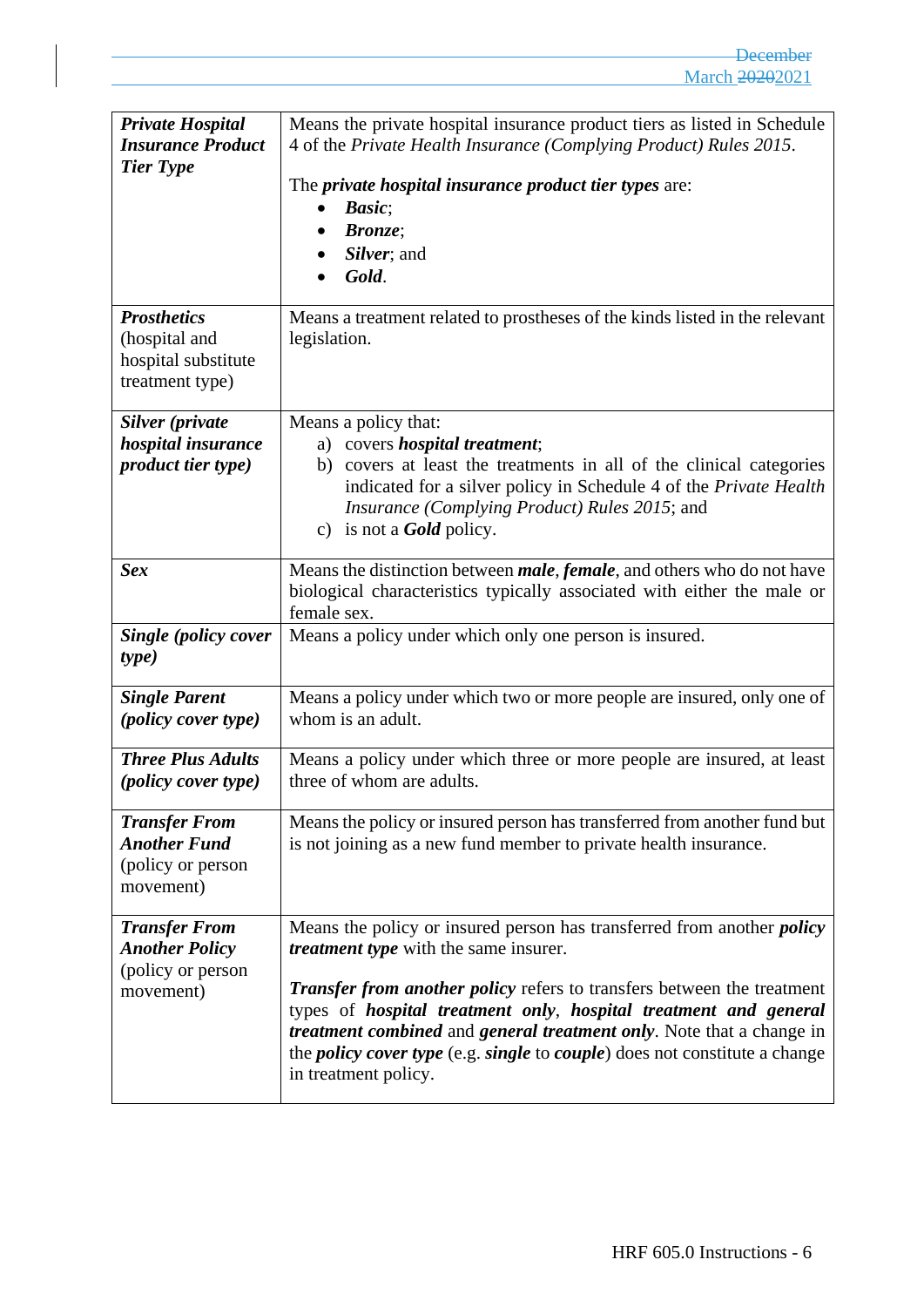| <b>Transfer From</b><br><b>Another State</b><br>(policy or person<br>movement) | Means the policy or insured person has transferred from another state<br>within the same fund.                                                                                                                                                                                                                                                                                                                                                                                                    |
|--------------------------------------------------------------------------------|---------------------------------------------------------------------------------------------------------------------------------------------------------------------------------------------------------------------------------------------------------------------------------------------------------------------------------------------------------------------------------------------------------------------------------------------------------------------------------------------------|
| <b>Transfer To</b><br><b>Another Policy</b><br>(policy or person<br>movement)  | Means the policy or insured person has transferred to another <i>policy</i><br><i>treatment type</i> with the same insurer.<br><b>Transfer to another policy refers to transfers between the treatment</b><br>types of hospital treatment only, hospital treatment and general<br><i>treatment combined</i> and <i>general treatment only</i> . Note that a change in<br>the <i>policy cover type</i> (e.g. <i>single</i> to <i>couple</i> ) does not constitute a change<br>in treatment policy. |
| <b>Transfer To</b><br><b>Another State</b><br>(policy or person<br>movement)   | Means the policy or insured person has transferred to another state within<br>the same fund.                                                                                                                                                                                                                                                                                                                                                                                                      |
| <b>Two Plus Persons</b><br><b>No Adults (policy</b><br>cover type)             | Means a policy under which two or more people are insured, none of<br>whom is an adult.                                                                                                                                                                                                                                                                                                                                                                                                           |
| <b>Waiting Period</b>                                                          | The waiting period for a benefit under an insurance policy is the period:<br>starting at the time the person becomes insured under the policy;<br>1.<br>and<br>2. ending at the time specified in policy;<br>during which the person is not entitled to the benefit.                                                                                                                                                                                                                              |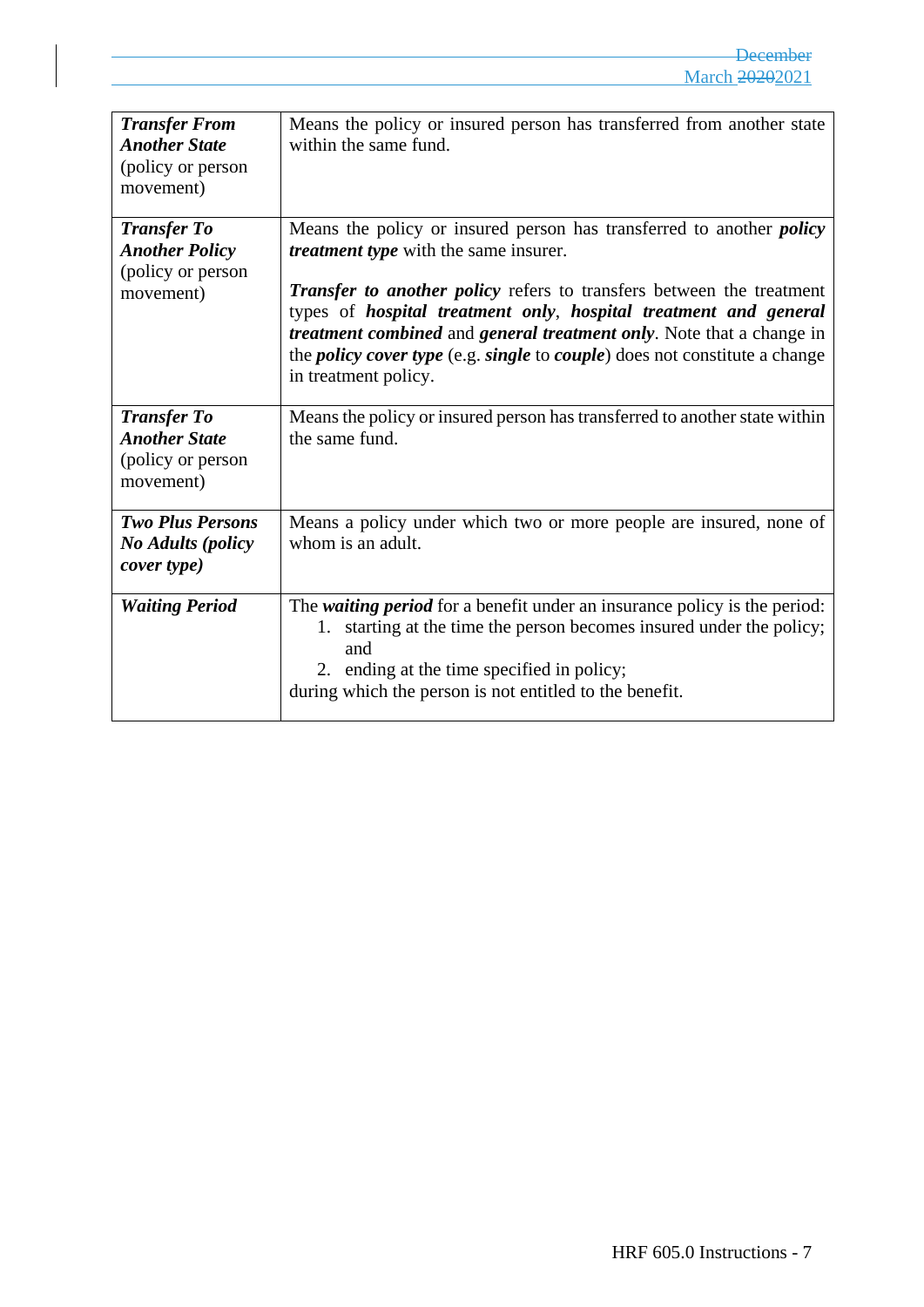# **Psychiatric care definitions**

| <b>Benefits Paid</b><br><b>Amount</b>                                                | The benefits paid amount under a psychiatric care waiting period<br>exemption means the total eligible benefits paid by the PHI for an episode                                                                                                                                                                                                                                                                                                                                                                                                                                                                                                                                                           |
|--------------------------------------------------------------------------------------|----------------------------------------------------------------------------------------------------------------------------------------------------------------------------------------------------------------------------------------------------------------------------------------------------------------------------------------------------------------------------------------------------------------------------------------------------------------------------------------------------------------------------------------------------------------------------------------------------------------------------------------------------------------------------------------------------------|
|                                                                                      | that occurred during the two months waived period for the quarter.                                                                                                                                                                                                                                                                                                                                                                                                                                                                                                                                                                                                                                       |
| <b>First Admission</b>                                                               | To be considered a first admission with psychiatric care waiting period<br>exemption, a <i>first admission</i> must have occurred within the first two<br>months of the upgrade and the person must have decided to use the once-<br>off exemption for the admission.                                                                                                                                                                                                                                                                                                                                                                                                                                    |
| <b>Not Applicable</b><br>(Admission<br>Type)                                         | Means the admission type does not apply.                                                                                                                                                                                                                                                                                                                                                                                                                                                                                                                                                                                                                                                                 |
| <b>Psychiatric Care</b><br><b>Indicators</b>                                         | Report Yes if psychiatric care has been provided, otherwise report No.                                                                                                                                                                                                                                                                                                                                                                                                                                                                                                                                                                                                                                   |
| <b>Psychiatric Care</b><br><b>Waiting Period</b><br><b>Exemption</b><br><b>Types</b> | A psychiatric care waiting period exemption has been used if:<br>a person transfers to a policy which provides higher benefits for<br>psychiatric treatment than the benefit for psychiatric treatment<br>under the old policy;<br>the person makes a claim under the new policy for psychiatric<br>treatment within the first two months following the product<br>upgrade; and<br>the person decides to utilise the once-off exemption and receive<br>higher benefits for that admission.<br>A psychiatric care <i>waiting period</i> exemption is <b><i>not</i></b> used if all of the above<br>do not apply. If the <i>waiting period</i> exemption is not applicable, then report<br>not applicable. |
| <b>Subsequent</b><br><b>Admission</b>                                                | Means subsequent admissions to a hospital for the same condition as the<br>initial admission. To be considered a <i>subsequent admission</i> with waiting<br><i>period</i> exemption, a <i>subsequent admission</i> must have occurred within the<br>waived period.                                                                                                                                                                                                                                                                                                                                                                                                                                      |
| <b>Used</b>                                                                          | A psychiatric care waiting period exemption has been used if:<br>a person transfers to a policy which provides higher benefits for<br>psychiatric treatment than the benefit for psychiatric treatment<br>under the old policy;<br>the person makes a claim under the new policy for psychiatric<br>treatment within the first two months following the product<br>upgrade; and<br>• the person decides to utilise the once off exemption and receive<br>higher benefits for that admission.<br>A psychiatric care waiting period exemption has not been used if all of the<br>above do not apply, or if the waiting period exemption is not applicable.                                                 |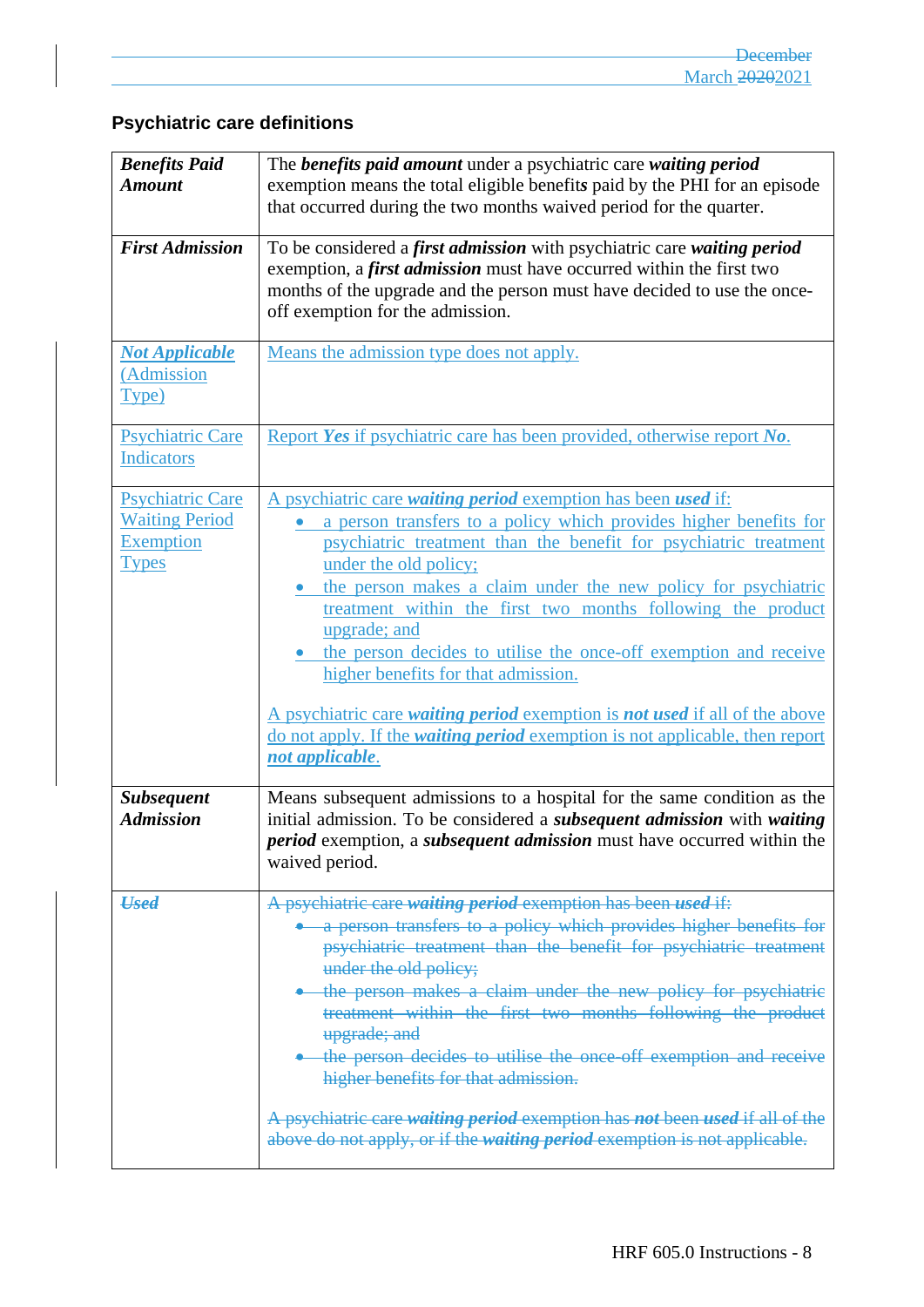# **Specific instructions**

## **Table 1: Movements of insured persons**

Report data as at the end of the *reporting period*.

|                | <b>Name</b>                              | Unique<br>identifier | <b>Applicable to:</b>          | <b>Valid values</b>                                                                                                                                                                                                                                                                                                                      | <b>Description</b>                                                                    |
|----------------|------------------------------------------|----------------------|--------------------------------|------------------------------------------------------------------------------------------------------------------------------------------------------------------------------------------------------------------------------------------------------------------------------------------------------------------------------------------|---------------------------------------------------------------------------------------|
|                | Persons Movement Count                   | Y                    | All private health<br>insurers | Whole numbers                                                                                                                                                                                                                                                                                                                            | Report the <i>count of persons movements</i><br>count during the reporting period.    |
| $\overline{2}$ | Sex                                      | Y                    | All private health<br>insurers | Female<br>$\bullet$<br><b>Male</b><br><b>Other</b><br><b>Not Stated Or</b><br><b>Inadequately</b><br><b>Described</b>                                                                                                                                                                                                                    | Report according to the sex of the insured<br>persons.                                |
| 3              | Age                                      | Y                    | All private health<br>insurers | Whole numbers                                                                                                                                                                                                                                                                                                                            | Report the <i>age</i> of the insured persons.                                         |
| $\overline{4}$ | Policy Or Person Movement<br>Reason Type | Y                    | All private health<br>insurers | <b>Discontinued</b><br>$\bullet$<br><b>New</b><br>$\bullet$<br><b>Transfer From</b><br>$\bullet$<br><b>Another Fund</b><br><b>Transfer From</b><br>$\bullet$<br><b>Another Policy</b><br><b>Transfer From</b><br><b>Another State</b><br><b>Transfer To Another</b><br>$\bullet$<br>Policy<br><b>Transfer To Another</b><br><b>State</b> | Report the policy or person movement reason<br>type (see item 1 for further details). |
| 5              | Private Hospital Insurance               | Y                    | All private health             | <b>Basic</b><br>$\bullet$                                                                                                                                                                                                                                                                                                                | Report the <i>private</i> hospital insurance product                                  |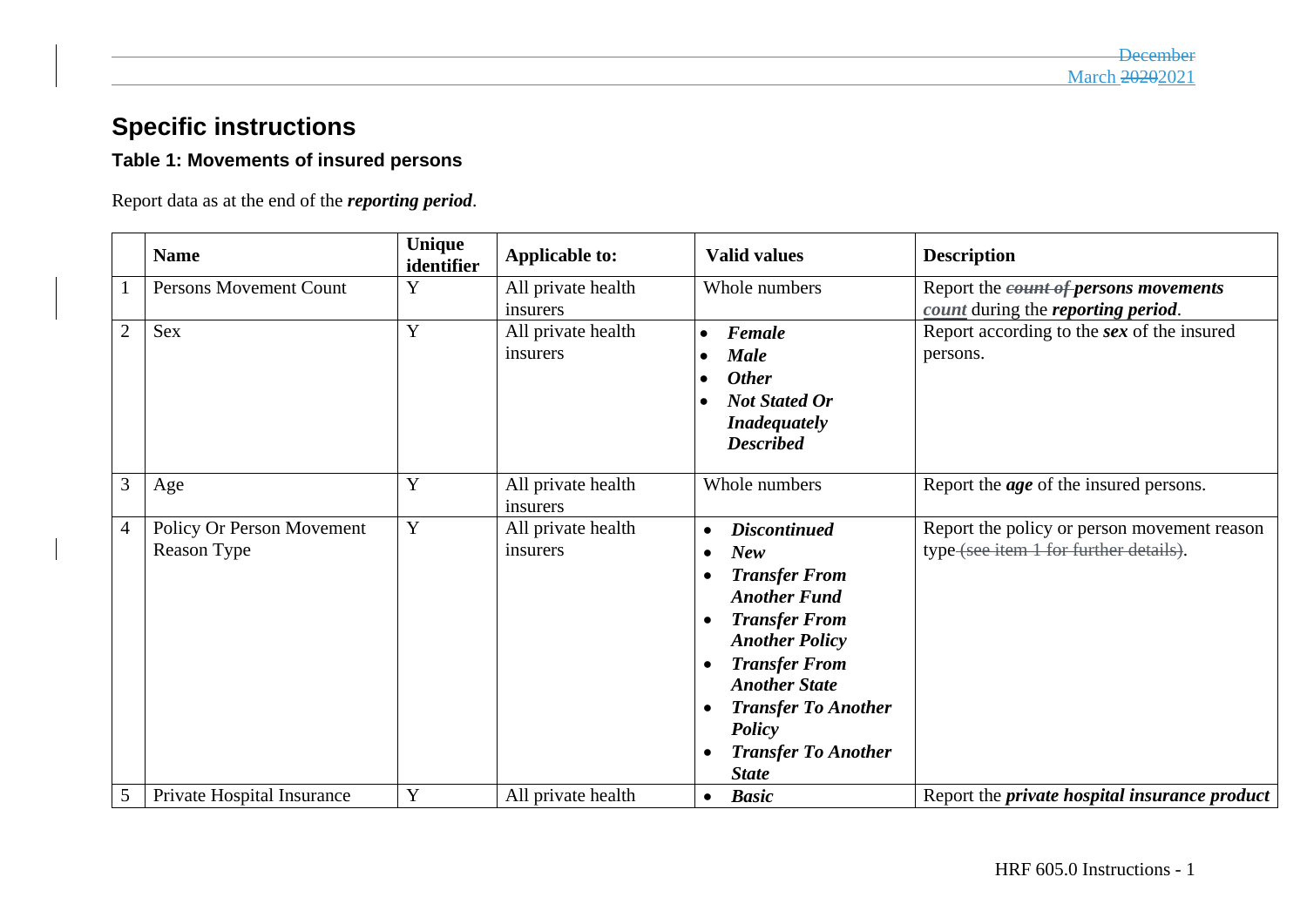**December** March 20202021

|   | Product Tier Type               |             | insurers           | $\bullet$ | <b>Bronze</b>                       | tier type (see item 1 for further details).               |
|---|---------------------------------|-------------|--------------------|-----------|-------------------------------------|-----------------------------------------------------------|
|   |                                 |             |                    |           | <b>Silver</b>                       |                                                           |
|   |                                 |             |                    |           | Gold                                |                                                           |
|   |                                 |             |                    |           | <b>Not Applicable</b>               |                                                           |
| 6 | <b>Policy Treatment Type</b>    | Y           | All private health | $\bullet$ | <b>General Treatment</b>            | Report the <i>policy treatment type</i> (see item 1       |
|   |                                 |             | insurers           |           | Only                                | for further details).                                     |
|   |                                 |             |                    |           | <b>Hospital And General</b>         |                                                           |
|   |                                 |             |                    |           | <b>Treatment Combined</b>           |                                                           |
|   |                                 |             |                    | $\bullet$ | <b>Hospital Treatment</b>           |                                                           |
|   |                                 |             |                    |           | Only                                |                                                           |
|   | Geography                       | $\mathbf Y$ | All private health | $\bullet$ | Wales<br>South<br>New               | Report the relevant geographical area-(see                |
|   |                                 |             | insurers           |           | (NSW)                               | item 1 for further details).                              |
|   |                                 |             |                    |           | Victoria (VIC)                      |                                                           |
|   |                                 |             |                    | $\bullet$ | Queensland (QLD)                    |                                                           |
|   |                                 |             |                    |           | South Australia (SA)                |                                                           |
|   |                                 |             |                    |           | Western<br>Australia                |                                                           |
|   |                                 |             |                    |           | (WA)                                |                                                           |
|   |                                 |             |                    | $\bullet$ | Tasmania (TAS)                      |                                                           |
|   |                                 |             |                    |           | <b>Australian</b><br>Capital        |                                                           |
|   |                                 |             |                    |           | <b>Territory (ACT)</b>              |                                                           |
|   |                                 |             |                    | $\bullet$ | <b>Northern</b><br><b>Territory</b> |                                                           |
|   |                                 |             |                    |           | (NT)                                |                                                           |
| 8 | <b>Psychiatric Care Waiting</b> | Y           | All private health | $\bullet$ | <b>Used</b>                         | Report whether a psychiatric care waiting                 |
|   | Period Exemption Type           |             | insurers           |           | Not Used                            | <i>period</i> exemption has been <i>used</i> (see item 1) |
|   |                                 |             |                    |           | <b>Not Applicable</b>               | for further details).                                     |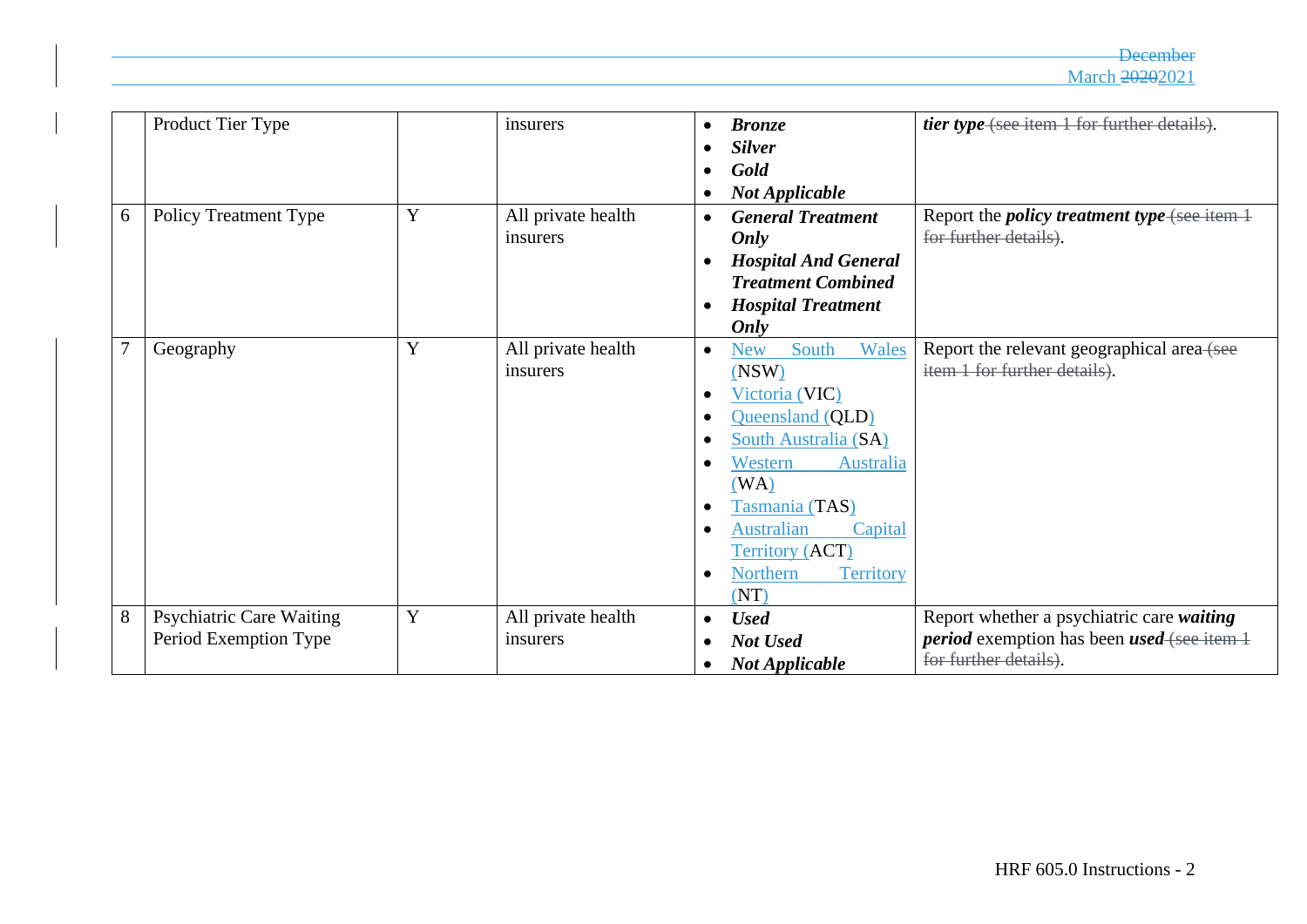# **Table 2: Insured persons**

Report data as at the last day of the *reporting period*.

|                | <b>Name</b>                                     | Unique<br>identifier | <b>Applicable to:</b>          | <b>Valid values</b>                                                                                                                                                                | <b>Description</b>                                                                                  |
|----------------|-------------------------------------------------|----------------------|--------------------------------|------------------------------------------------------------------------------------------------------------------------------------------------------------------------------------|-----------------------------------------------------------------------------------------------------|
|                | <b>Insured Person Count</b>                     |                      | All private health<br>insurers | Whole numbers                                                                                                                                                                      | Report the count of insured persons as at the<br>last day of the <i>reporting period</i> .          |
| $\overline{2}$ | Sex                                             | Y                    | All private health<br>insurers | Female<br>$\bullet$<br><b>Male</b><br>$\bullet$<br><b>Other</b><br>$\bullet$<br><b>Not Stated Or</b><br>$\bullet$<br><b>Inadequately</b><br><b>Described</b>                       | Report according to the sex of the insured<br>persons (see item 2 for further details).             |
| 3              | Age                                             | Y                    | All private health<br>insurers | Whole numbers                                                                                                                                                                      | Report the <i>age</i> of the insured persons.                                                       |
| $\overline{4}$ | Private Hospital Insurance<br>Product Tier Type | Y                    | All private health<br>insurers | <b>Basic</b><br>$\bullet$<br><b>Bronze</b><br><b>Silver</b><br>$\bullet$<br>Gold<br>$\bullet$<br><b>Not Applicable</b><br>$\bullet$                                                | Report the <i>private</i> hospital insurance product<br>tier type (see item 2 for further details). |
| 5              | Policy Cover Type                               | Y                    | All private health<br>insurers | <b>Single</b><br>$\bullet$<br>Family<br><b>Single Parent</b><br>$\bullet$<br>Couple<br>$\bullet$<br>Two Plus Persons No.<br><b>Adults</b><br><b>Three Plus Adults</b><br>$\bullet$ | Report the <i>policy cover type</i> (see item 2 for<br>further details).                            |
| 6              | <b>Policy Treatment Type</b>                    | Y                    | All private health<br>insurers | <b>General Treatment</b><br>$\bullet$<br>Only                                                                                                                                      | Report the <i>policy treatment type</i> (see item $2$<br>for further details).                      |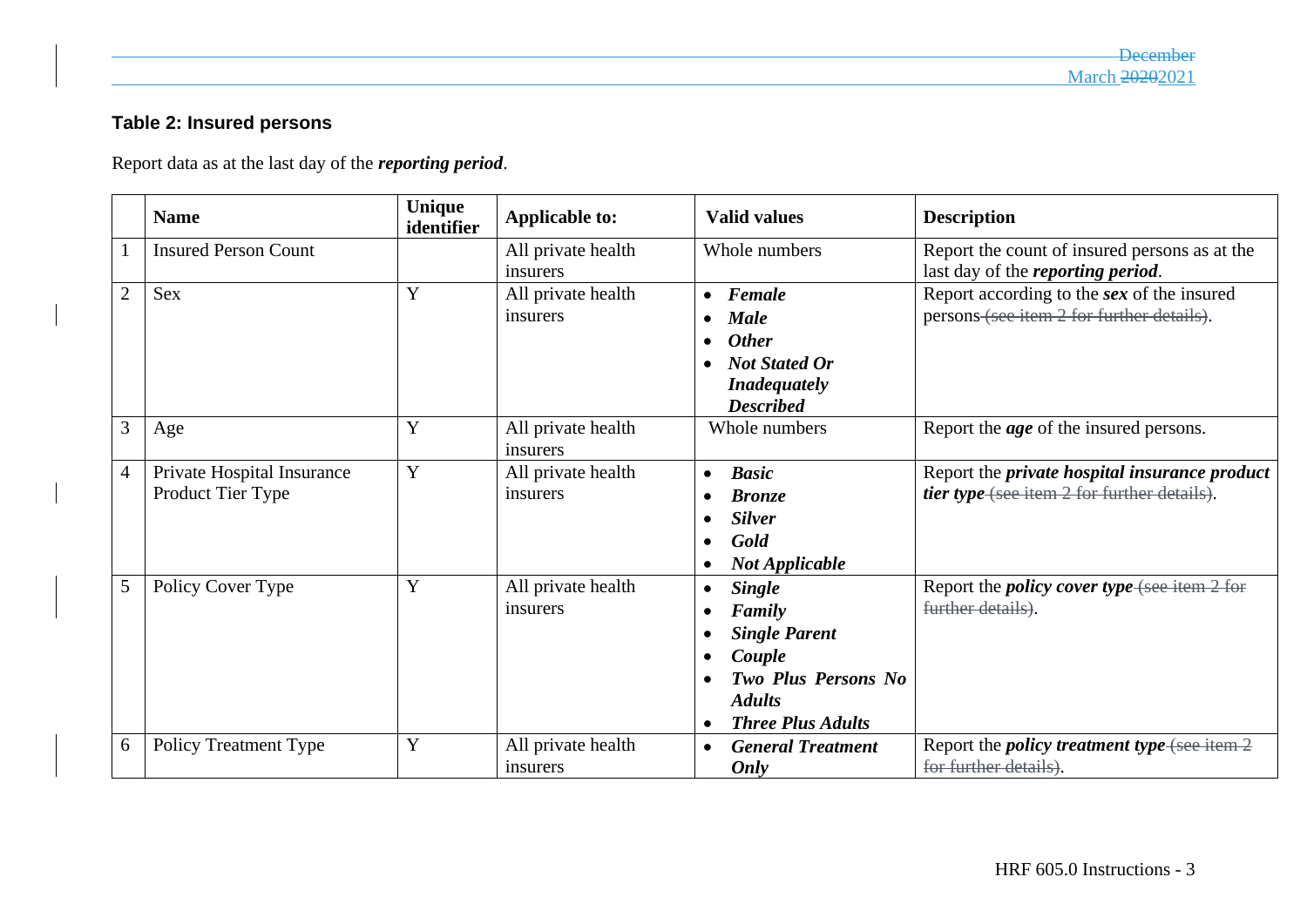|                 |                                                          |   |                                | <b>Hospital And General</b><br>$\bullet$<br><b>Treatment Combined</b><br><b>Hospital Treatment</b><br>Only |                                                                                                                                |
|-----------------|----------------------------------------------------------|---|--------------------------------|------------------------------------------------------------------------------------------------------------|--------------------------------------------------------------------------------------------------------------------------------|
|                 | <b>Excess Amount</b>                                     | Y | All private health<br>insurers | Dollar amount                                                                                              | Report the value of the excess amount.                                                                                         |
| 8               | <b>Age Based Discount Percent</b>                        | Y | All private health<br>insurers | 2%<br>$\bullet$<br>4%<br>6%<br>8%<br>10%<br><b>Not Applicable</b><br>٠                                     | Report the age-based discount percent as a<br>percentage (see item 2 for further details).                                     |
| 9               | Geography                                                | Y | All private health<br>insurers | <b>NSW</b><br><b>VIC</b><br>QLD<br><b>SA</b><br><b>WA</b><br><b>TAS</b><br><b>ACT</b><br><b>NT</b><br>٠    | Report the relevant geographical area-(see<br>item 2 for further details).                                                     |
| 10 <sup>1</sup> | <b>Psychiatric Care Waiting</b><br>Period Exemption Type | Y | All private health<br>insurers | <b>Used</b><br>٠<br><b>Not Used</b><br>$\bullet$<br><b>Not Applicable</b><br>$\bullet$                     | Report whether a psychiatric care waiting<br><i>period</i> exemption has been <i>used</i> (see item 2)<br>for futher details). |

## **Table 3: Policies**

Report data as at the last day of the *reporting period*.

| Name              | Jnique<br>identifier | Applicable to:     | √alid values<br>$\mathbf{r}$ | <b>Description</b>                                  |
|-------------------|----------------------|--------------------|------------------------------|-----------------------------------------------------|
| Policy C<br>Count |                      | All private health | Whole numbers                | Report the policy<br>or count as at the last day of |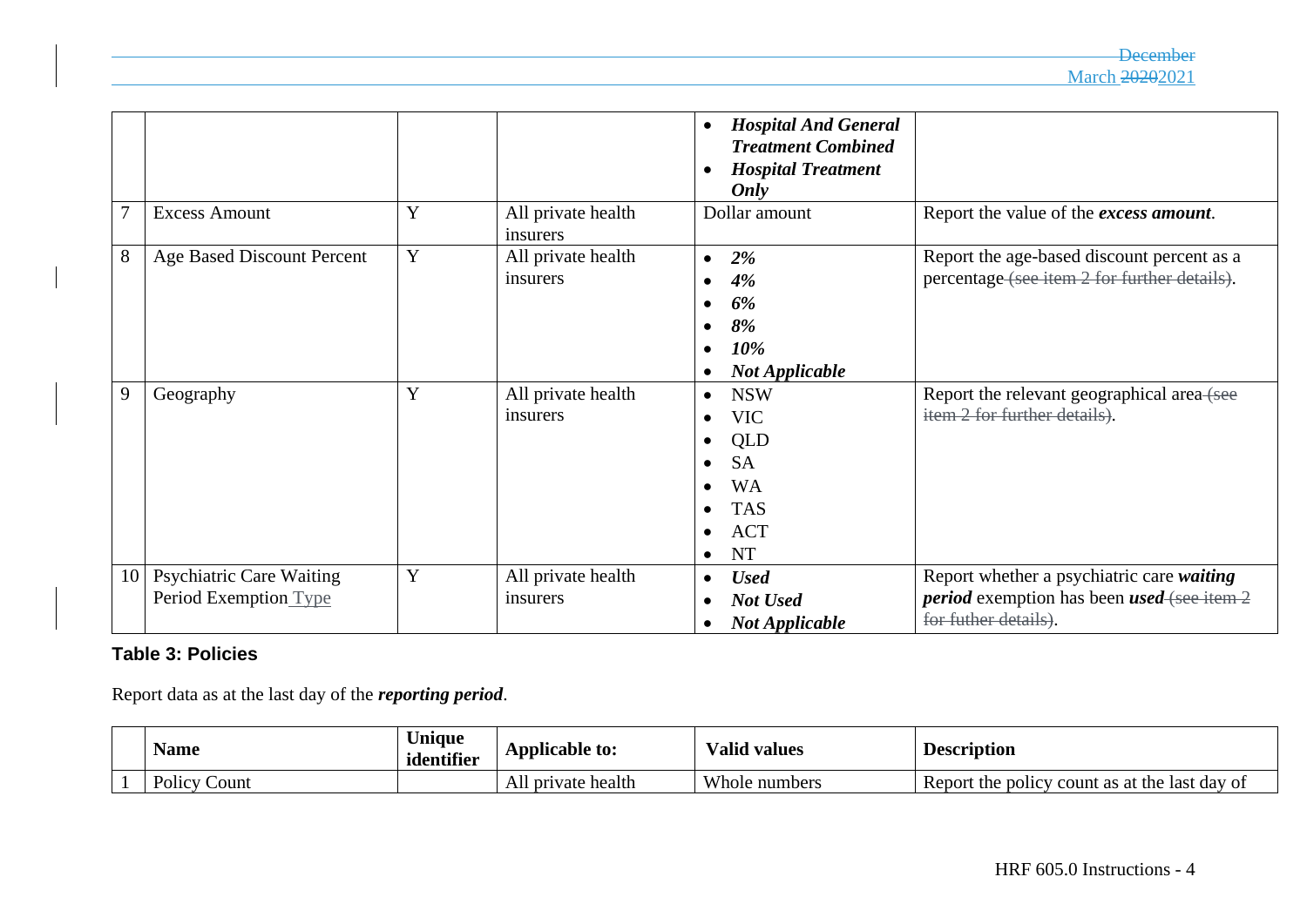|                |                            |   | insurers           |                                          | the reporting period.                               |
|----------------|----------------------------|---|--------------------|------------------------------------------|-----------------------------------------------------|
| $\overline{2}$ | Private Hospital Insurance | Y | All private health | <b>Basic</b><br>$\bullet$                | Report the private hospital insurance product       |
|                | Product Tier Type          |   | insurers           | <b>Bronze</b>                            | tier (see item 3 for further details).              |
|                |                            |   |                    | <b>Silver</b>                            |                                                     |
|                |                            |   |                    | Gold                                     |                                                     |
|                |                            |   |                    | <b>Not Applicable</b><br>$\bullet$       |                                                     |
| 3              | Policy Cover Type          | Y | All private health | <b>Single</b><br>$\bullet$               | Report the <i>policy cover type</i> (see item 3 for |
|                |                            |   | insurers           | Family                                   | further details).                                   |
|                |                            |   |                    | <b>Single Parent</b><br>$\bullet$        |                                                     |
|                |                            |   |                    | Couple                                   |                                                     |
|                |                            |   |                    | <b>Two Plus Persons No</b>               |                                                     |
|                |                            |   |                    | <b>Adults</b>                            |                                                     |
|                |                            |   |                    | <b>Three Plus Adults</b><br>$\bullet$    |                                                     |
| $\overline{4}$ | Policy Treatment Type      | Y | All private health | <b>General Treatment</b><br>$\bullet$    | Report the <i>policy treatment type</i> (see item 3 |
|                |                            |   | insurers           | Only                                     | for further details).                               |
|                |                            |   |                    | <b>Hospital And General</b><br>$\bullet$ |                                                     |
|                |                            |   |                    | <b>Treatment Combined</b>                |                                                     |
|                |                            |   |                    | <b>Hospital Treatment</b><br>$\bullet$   |                                                     |
|                |                            |   |                    | Only                                     |                                                     |
| 5              | <b>Excess Amount</b>       | Y | All private health | Dollar amount                            | Report the value of the excess amount.              |
|                |                            |   | insurers           |                                          |                                                     |
| 6              | Geography                  | Y | All private health | <b>NSW</b><br>$\bullet$                  | Report the relevant geographical area-(see          |
|                |                            |   | insurers           | <b>VIC</b>                               | item 3 for further details).                        |
|                |                            |   |                    | <b>QLD</b>                               |                                                     |
|                |                            |   |                    | <b>SA</b><br>٠                           |                                                     |
|                |                            |   |                    | <b>WA</b>                                |                                                     |
|                |                            |   |                    | <b>TAS</b>                               |                                                     |
|                |                            |   |                    | <b>ACT</b>                               |                                                     |
|                |                            |   |                    | <b>NT</b><br>$\bullet$                   |                                                     |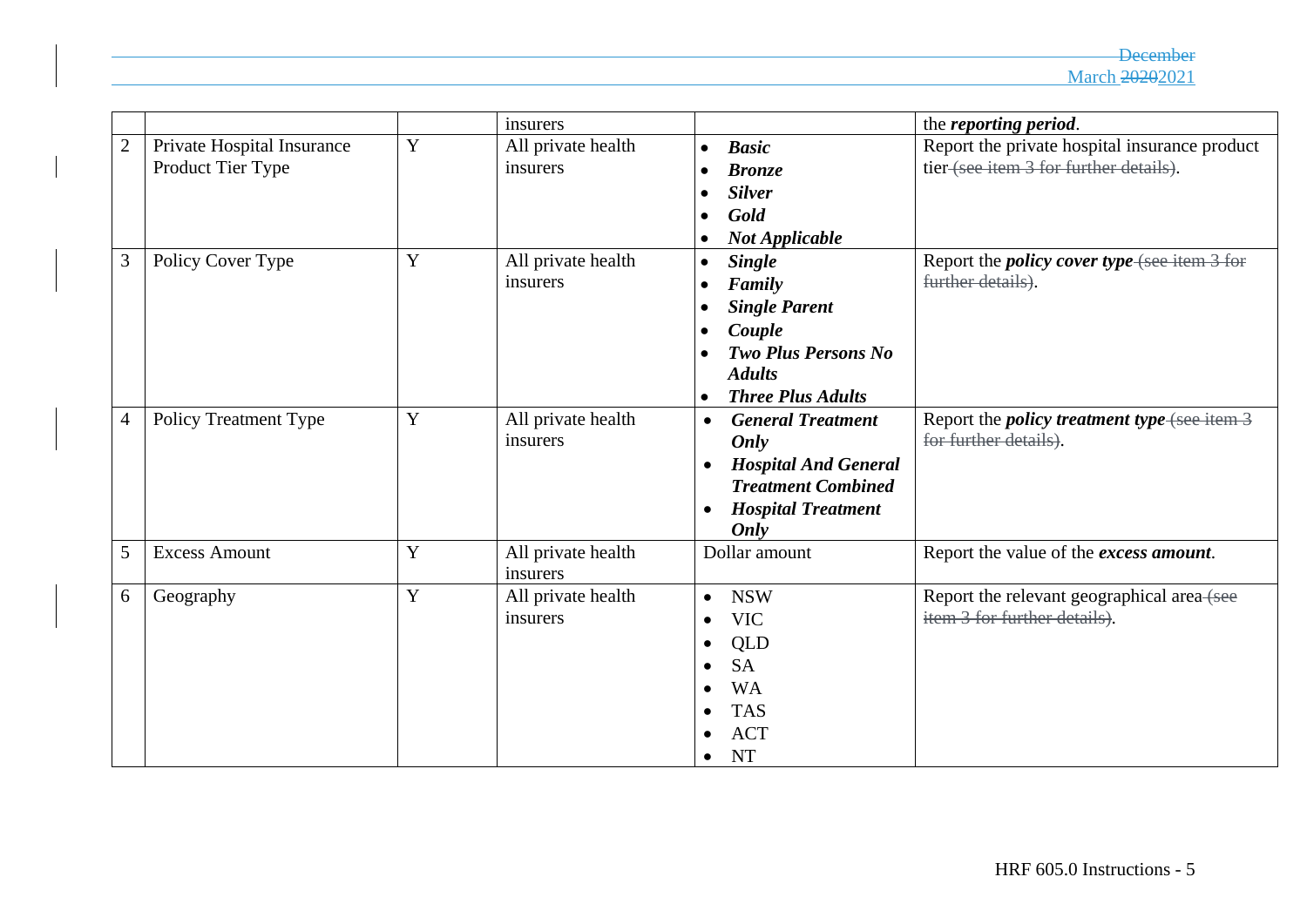# **Table 4: Hospital services, benefits, fees charged, treatment days and episodes**

Report data as at the last day of the *reporting period*.

|                | <b>Name</b>                      | Unique<br>identifier | <b>Applicable to:</b>          | <b>Valid values</b>                       | <b>Description</b>                                                 |
|----------------|----------------------------------|----------------------|--------------------------------|-------------------------------------------|--------------------------------------------------------------------|
|                | <b>Services Count</b>            |                      | All private health             | Whole numbers                             | Report the count of services during the                            |
|                |                                  |                      | insurers                       |                                           | reporting period.                                                  |
| $\overline{2}$ | <b>Benefits Paid Amount</b>      |                      | All private health<br>insurers | Dollar amount                             | Report the value of benefits paid during the<br>reporting period.  |
| 3              | <b>Fees Charged Amount</b>       |                      | All private health<br>insurers | Dollar amount                             | Report the value of fees charged during the<br>reporting period.   |
| $\overline{4}$ | <b>Treatment Days Count</b>      |                      | All private health<br>insurers | Whole numbers                             | Report the count of treatment days during the<br>reporting period. |
| 5              | Episode Count                    |                      | All private health<br>insurers | Whole numbers                             | Report the count of episodes during the<br>reporting period.       |
| 6              | Age                              | Y                    | All private health<br>insurers | Whole numbers                             | Report the <i>age</i> of the insured persons.                      |
| $\overline{7}$ | <b>Hospital And Hospital</b>     | Y                    | All private health             | <b>Medical Services</b><br>$\bullet$      | Report the hospital and hospital substitute                        |
|                | <b>Substitute Treatment Type</b> |                      | insurers                       | <b>Other</b><br>$\bullet$                 | treatment type (see item 4 for further details).                   |
|                |                                  |                      |                                | <b>Prosthetics</b><br>$\bullet$           |                                                                    |
|                |                                  |                      |                                | <b>Hospital Cover Travel</b><br>$\bullet$ |                                                                    |
|                |                                  |                      |                                | <b>And Accommodation</b>                  |                                                                    |
|                |                                  |                      |                                | <b>Not Applicable</b><br>$\bullet$        |                                                                    |
| 8              | Psychiatric Care Indicator       | Y                    | All private health             | Yes<br>$\bullet$                          | Report whether psychiatric care has been                           |
|                |                                  |                      | insurers                       | N <sub>o</sub><br>$\bullet$               | provided (see item 4 for further details).                         |
| 9              | Geography                        | Y                    | All private health             | <b>NSW</b><br>$\bullet$                   | Report the relevant geographical area (see                         |
|                |                                  |                      | insurers                       | <b>VIC</b><br>$\bullet$                   | item 4 for further details).                                       |
|                |                                  |                      |                                | QLD<br>$\bullet$                          |                                                                    |
|                |                                  |                      |                                | <b>SA</b>                                 |                                                                    |
|                |                                  |                      |                                | <b>WA</b><br>$\bullet$                    |                                                                    |